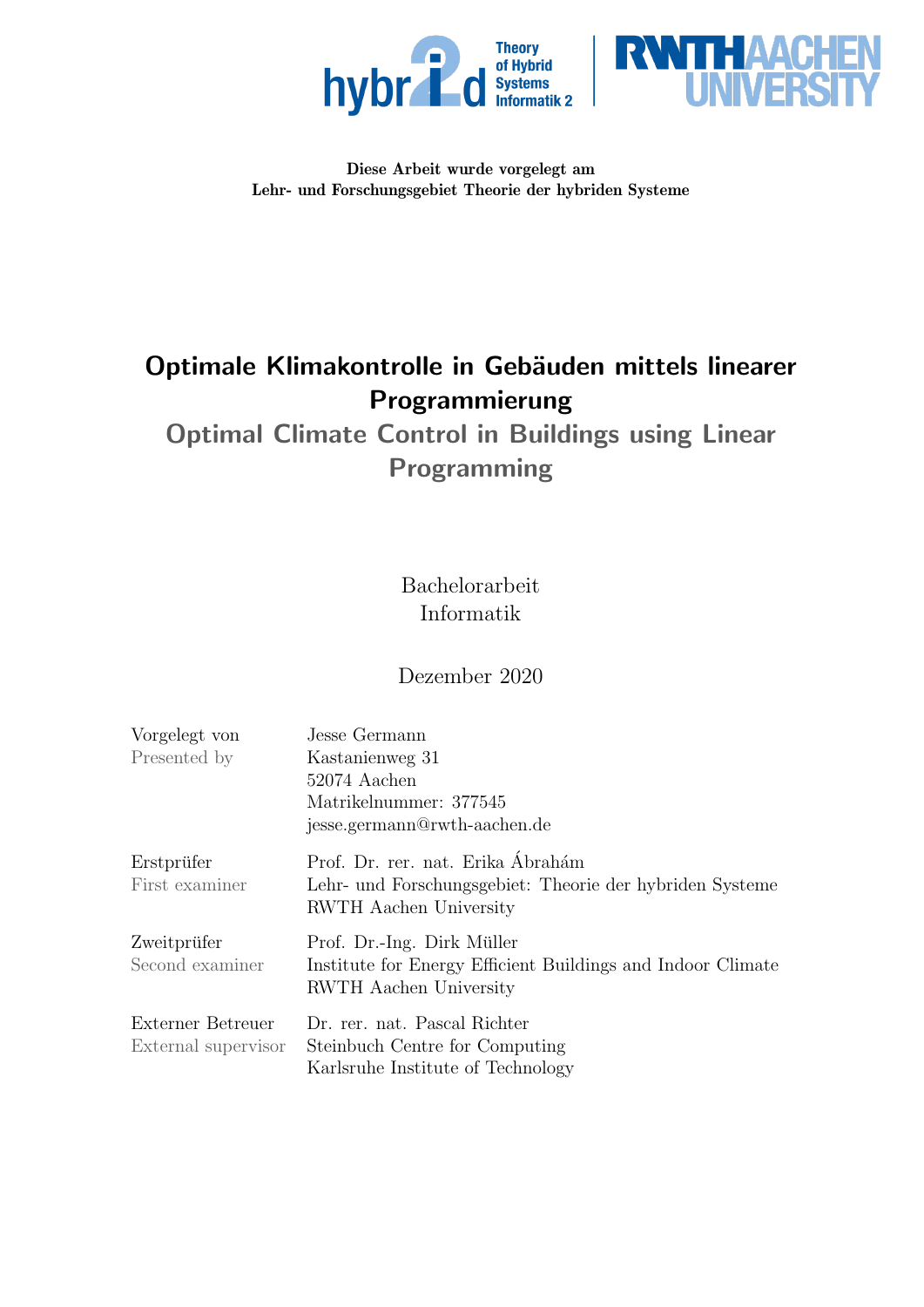# Eigenständigkeitserklärung

Hiermit versichere ich, dass ich diese Bachelorarbeit selbständig verfasst und keine anderen als die angegebenen Quellen und Hilfsmittel benutzt habe. Die Stellen meiner Arbeit, die dem Wortlaut oder dem Sinn nach anderen Werken entnommen sind, habe ich in jedem Fall unter Angabe der Quelle als Entlehnung kenntlich gemacht. Dasselbe gilt sinngemäß für Tabellen und Abbildungen. Diese Arbeit hat in dieser oder einer ähnlichen Form noch nicht im Rahmen einer anderen Prüfung vorgelegen.

Aachen, im Dezember 2020

Jesse Germann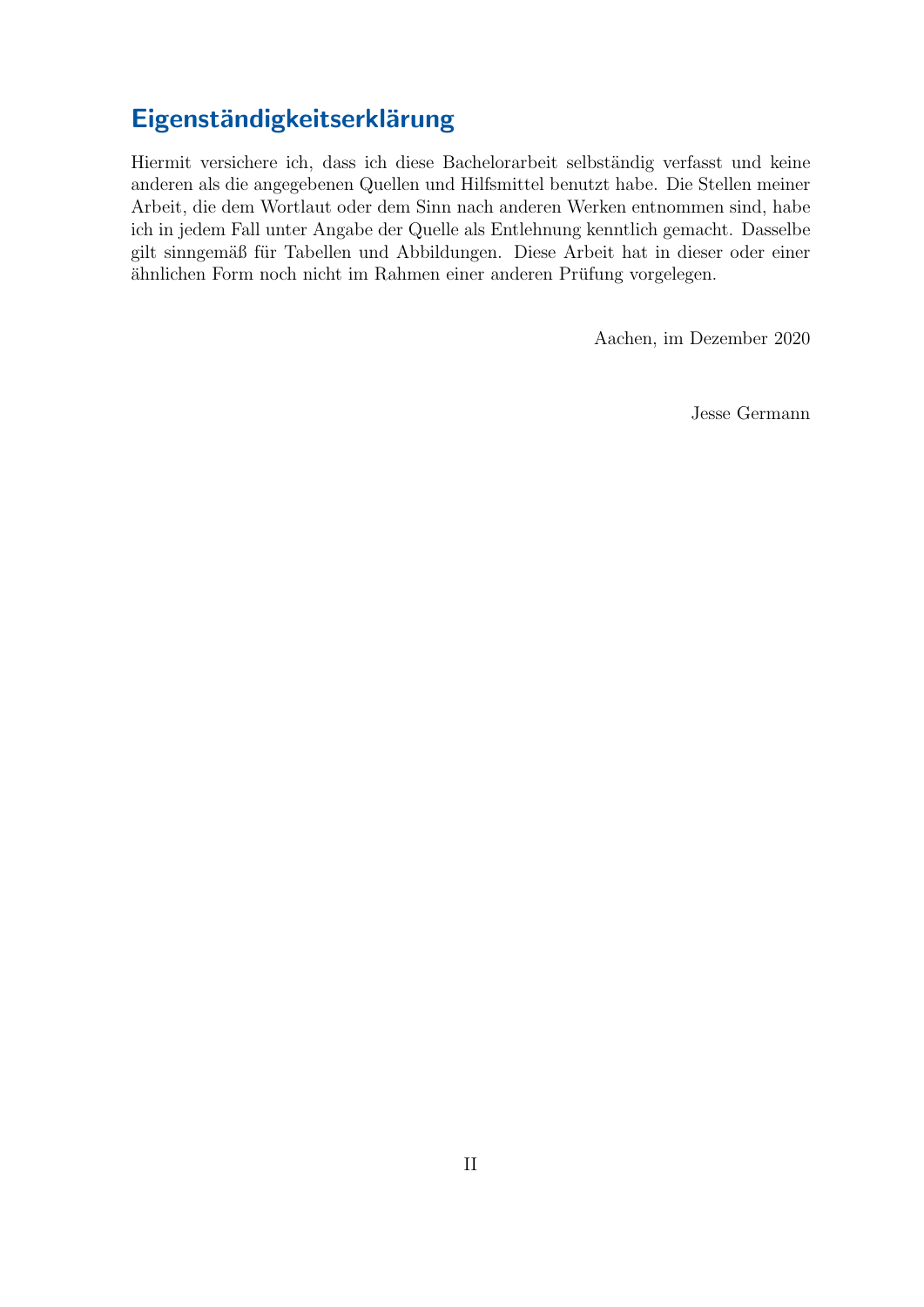# **Contents**

| $\mathbf{1}$   |                   | Introduction                           | $\overline{2}$  |
|----------------|-------------------|----------------------------------------|-----------------|
|                | 1.1               |                                        | 3               |
|                | 1.2               |                                        | 5               |
| $\overline{2}$ |                   | Model for thermal load in buildings    | 5               |
|                | 2.1               |                                        | $5\overline{)}$ |
|                | 2.2               |                                        | 10              |
| 3              |                   | Formulation of optimal control problem | 10              |
|                | 3.1               |                                        | 10              |
|                | 3.2               |                                        | 12              |
|                | 3.3               |                                        | 15              |
| 4              |                   | Solver software                        | 16              |
|                | 4.1               | Solver                                 | 16              |
|                | 4.2               |                                        | 16              |
| 5              |                   | <b>Case Study</b>                      | 17              |
|                | 5.1               |                                        | 17              |
|                | 5.2               |                                        | 18              |
|                | 5.3               |                                        | 20              |
| 6              |                   | <b>Conclusion and Future Work</b>      | 25              |
|                | <b>References</b> |                                        | 27              |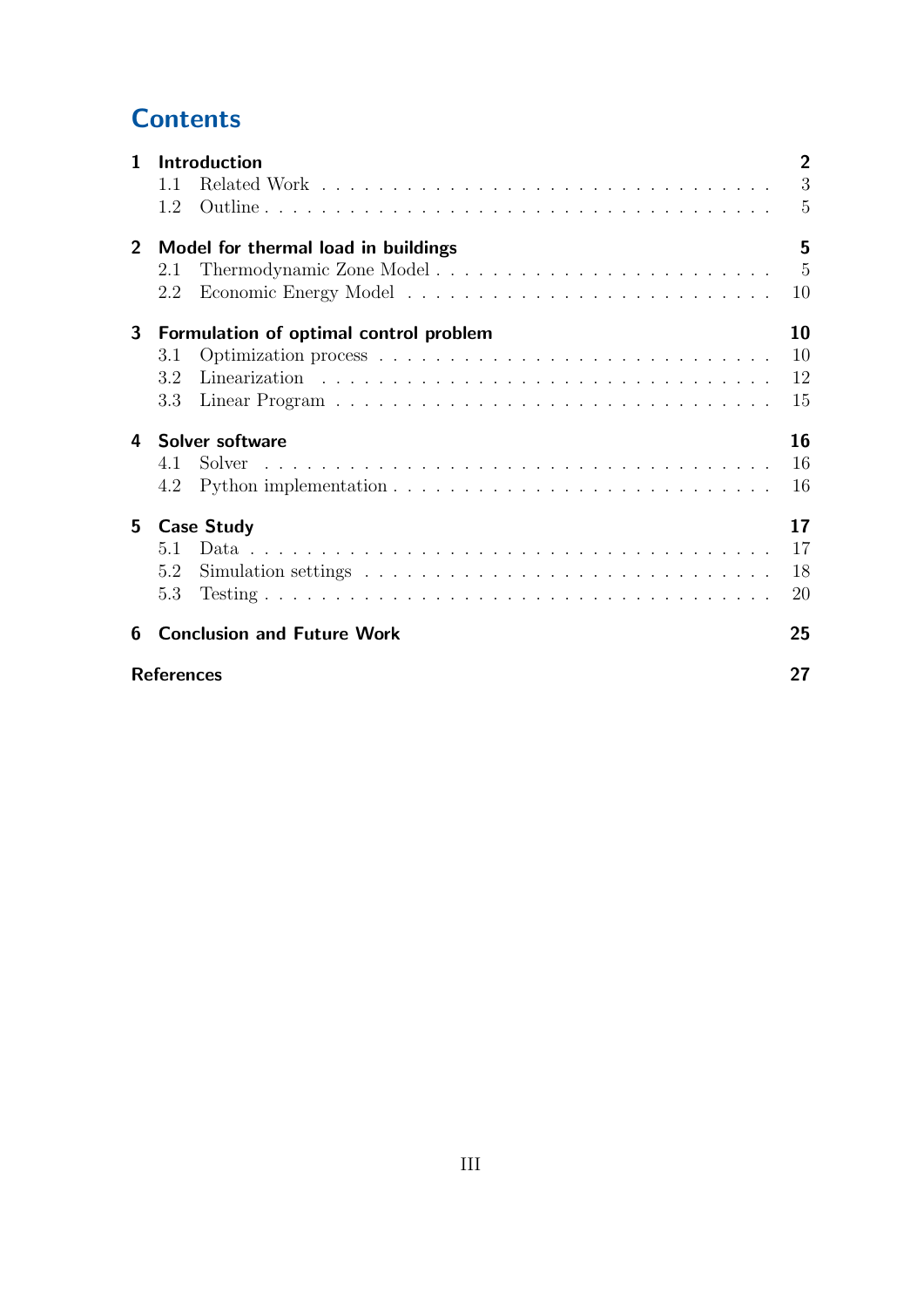<span id="page-3-0"></span>

| <b>Symbol</b>                | <b>Meaning</b>                                                              | Unit                                                                                                                                                   |
|------------------------------|-----------------------------------------------------------------------------|--------------------------------------------------------------------------------------------------------------------------------------------------------|
| $A_{he}$                     | Surface area of the heat exchanger                                          | $m^2$                                                                                                                                                  |
| $A_{\rm w}$                  | Surface area of the walls                                                   | m <sup>2</sup>                                                                                                                                         |
| $C_{he}$                     | Heat capacity of the heat exchanger                                         | $\frac{J}{\circ C_J}$                                                                                                                                  |
| $C_{\rm p}$                  | Constant pressure specific heat of air                                      |                                                                                                                                                        |
| $C_{\rm w}$                  | Heat capacity of the side walls                                             |                                                                                                                                                        |
| $f_{\rm mix}$                | Mixed air Volumetric flow rate                                              |                                                                                                                                                        |
| $f_{\rm o}$                  | Fresh air Volumetric flow rate                                              |                                                                                                                                                        |
| $H_{\text{fg}}$              | Enthalpy of water vapor                                                     |                                                                                                                                                        |
| $h_{\rm c}$                  | Natural convective heat transfer coefficient                                | $\begin{array}{l} \overline{kg \cdot {^\circ}C} \\ \frac{J}{^\circ C_3} \\ \frac{m^3}{s} \\ \frac{J}{kg} \\ \frac{W}{m^2 \cdot {^\circ}C} \end{array}$ |
| $h_{\rm v}V^{\frac{2}{3}}$   | Forced convective heat transfer coefficient                                 |                                                                                                                                                        |
| $h_{\rm o}$                  | Outdoor heat transfer coefficient                                           |                                                                                                                                                        |
| $h_{\rm w}$                  | Heat transfer coefficient in the side walls                                 |                                                                                                                                                        |
| $h'_{\text{he}}$             | Heat transfer coefficient on the surface of the heat exchanger              | $\frac{1}{m^2 \cdot \circ C}$                                                                                                                          |
| $\ell$                       | Lewis relation                                                              |                                                                                                                                                        |
| $\rho$                       | Air density                                                                 | $\frac{kg}{m^3}$                                                                                                                                       |
| p(T)                         | Saturated vapor pressure at temperature $T$                                 | Pa                                                                                                                                                     |
|                              | Vapor pressure of water in thermal space                                    | Pa                                                                                                                                                     |
| $p_{\rm a}$<br>$p_{\rm s}$   | Vapor pressure near heat exchanger                                          | Pa                                                                                                                                                     |
|                              | Vapor pressure of water in mixed air                                        | Pa                                                                                                                                                     |
| $p_{\rm mix}$<br>$p_{\rm o}$ | Outdoor vapor pressure of water                                             | Pa                                                                                                                                                     |
| $Q_{\rm he}$                 | Thermal power from the heat exchanger                                       | W                                                                                                                                                      |
| $Q_{\rm in}$                 | Heat input provided by the air conditioning system                          | W                                                                                                                                                      |
| $Q_{\rm load}$               | Cooling load in the room                                                    | W                                                                                                                                                      |
| $Q_{\rm w}$                  | Thermal power from the wall                                                 | W                                                                                                                                                      |
| $\,r$                        | System-to-fresh-air volumetric flow-rate ratio $\frac{f_{\text{mix}}}{f_o}$ |                                                                                                                                                        |
| $RH_a$                       | Relative air humidity in thermal space                                      | W                                                                                                                                                      |
| $RH_o$                       | Relative air humidity outdoor                                               | W                                                                                                                                                      |
| $T_{\rm a}$                  | Temperature in thermal space                                                | $\rm ^{\circ}C$                                                                                                                                        |
| $T_{\rm he}$                 | Temperature in the heat exchanger surface                                   | $\rm ^{\circ}C$                                                                                                                                        |
| $T_{\rm mix}$                | Mix Air temperature                                                         | $\rm ^{\circ}C$                                                                                                                                        |
| $T_{\rm mrt}$                | Radiant air temperature indoor                                              | $\rm ^{\circ}C$                                                                                                                                        |
| $T_{\rm o}$                  | Outdoor ambient temperature                                                 | $\rm ^{\circ}C$                                                                                                                                        |
| $T_{\rm s}$                  | Supply air from the heat exchanger                                          | $\rm ^{\circ}C$                                                                                                                                        |
| $T_{\rm w}$                  | Indoor wall temperature                                                     | $\rm ^{\circ}C$                                                                                                                                        |
| $V_{\rm air}$                | Relative air velocity indoor                                                |                                                                                                                                                        |
| $V'_{\rm air}$               | Relative air velocity in the heat exchanger                                 | $\frac{m}{s}$                                                                                                                                          |
| $V_{\rm he}$                 | Effective heat exchanger volume                                             | $\stackrel{s}{m}{}^3$                                                                                                                                  |
| $V_{\rm s}$                  | Effective thermal space volume                                              | $m^3$                                                                                                                                                  |
| $W_{\rm a}$                  | Humidity mass ratio in thermal space                                        |                                                                                                                                                        |
| $W_{\rm mix}$                | Humidity mass ratio of mixed air                                            |                                                                                                                                                        |
| $W_{\rm o}$                  | Outdoor humidity mass ratio                                                 |                                                                                                                                                        |
| $W_{\rm s}$                  | Humidity mass ratio of the supply air                                       |                                                                                                                                                        |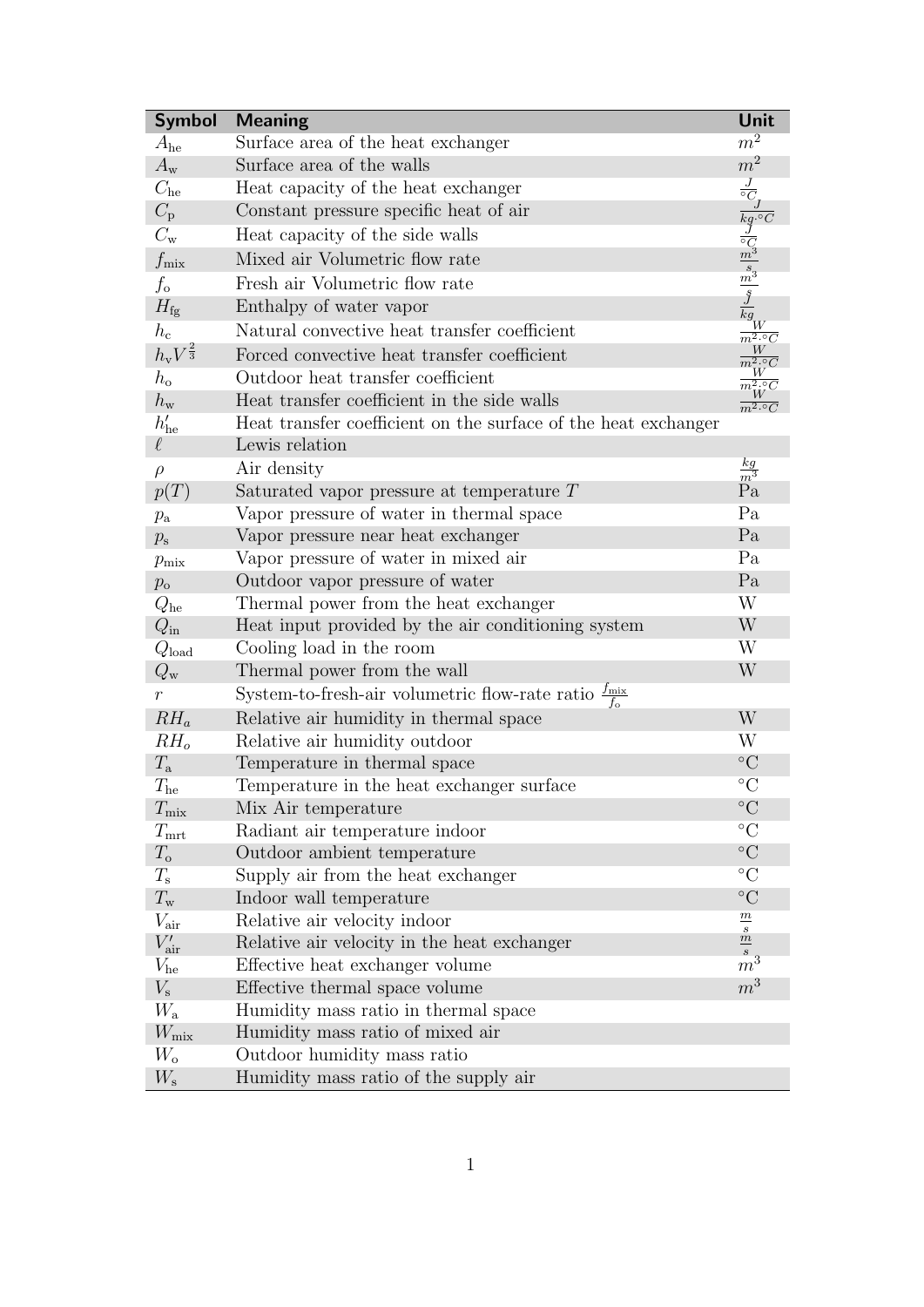## <span id="page-4-0"></span>1 Introduction

According to the International Energy Agency (IEA), buildings and their construction account for 36% of global final energy use and 39% of energy-related carbon-dioxide. 30 and 28 percentage points of these fractions can be attributed purely to building operation, respectively. In order to meet the climate goals determined in the Paris Agreement, the average energy intensity per square meter of the global buildings sector requires a decrease of 30% by 2030 (compared to 2015) [\[7\]](#page-29-1). This discrepancy is illustrated in Figure [1.](#page-5-1) Our drastic need for reducing buildings' energy consumption becomes particularly obvious when taking into account that the Earth is expected to reach a population of 8.5 billion by then [\[14\]](#page-30-0).

A major contributor to the overall energy consumption is summarized by the term HVAC - heating, ventilation and air conditioning. In a typical office building, HVAC alone accounts for roughly 40% of the total building energy consumption [\[11\]](#page-30-1). Although "smart" solutions to heating in residential homes are rising in popularity, an automated approach to finding optimal HVAC regulation parameters seems most promising in large-scale commercial buildings. Fortunately, HVAC devices in newer buildings can make use of advancements in information and communication technology and thus realize more complex behavior [\[3\]](#page-29-2). By considering factors such as outdoor weather, occupancy and building materials, the objective is therefore to reduce the total energy consumption or - perhaps even more importantly - the cost of operation, whilst still providing thermal comfort and acceptable air quality to all occupants. As energy usage in buildings is often charged with varying prices based on the time of use, the thermal flywheel effect allows operators to pre-heat/pre-cool the building to shift the energy demand in favor of lower costs [\[20\]](#page-30-2).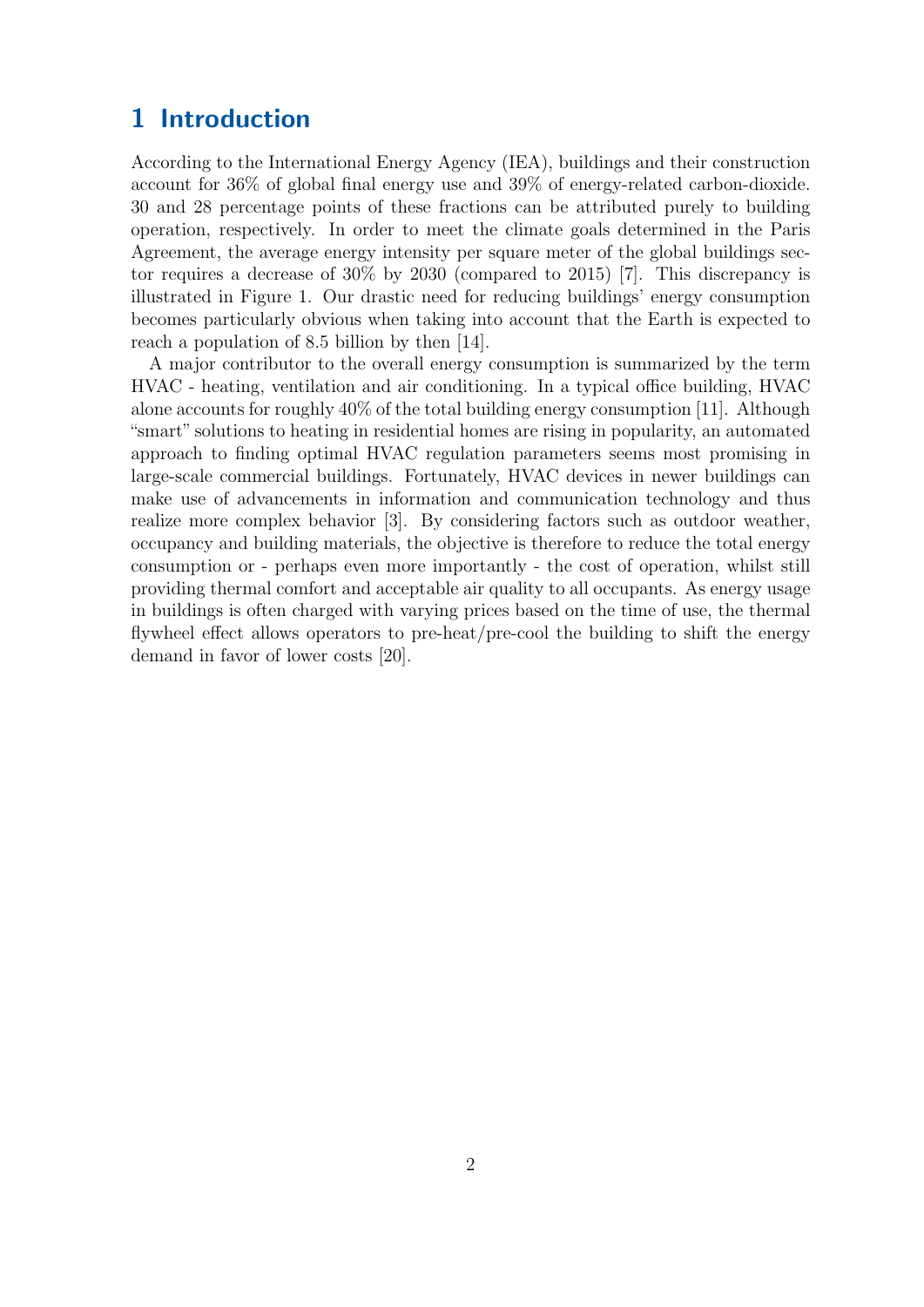<span id="page-5-1"></span>

Notes: EJ = exajoules; kWh/m2 = kilowatt-hours per square metre: RTS = Reference Technology Scenario Source: IEA (2017), Energy Technology Perspectives 2017, IEA/OECD, Paris www.iea.org/etp/

Figure 1: Global final energy use per square meter. Historical data is displayed in solid black, whereas the dotted line shows a trajectory under the Reference Technology Scenario, which already takes into account existing energy-related commitments and recent trends. As can be seen, the RTS diverges from the trajectory needed to reach a decrease of 30%, represented by the blue line. [\[7\]](#page-29-1)

## <span id="page-5-0"></span>1.1 Related Work

Although on/off and PID controls are still frequently used to control HVAC systems due to their simplicity, many more advanced methods have been developed in recent years [\[1\]](#page-29-3). Most of these approaches are based on mathematical models as to move away from corrective control and allow for anticipatory control, handling of constraints and uncertainties and use of advanced optimization algorithms [\[1\]](#page-29-3). Researchers have demonstrated that the energy costs associated with HVAC can be greatly reduced by implementing Model Predictive Control (MPC) strategies [\[8\]](#page-29-4).

**Thermodynamic models** The ultimate goal in optimal HVAC control is to ensure the thermal comfort of a building's occupants, while minimizing the costs of resources (such as electricity) necessary to achieve this. In order for the controller to predict how a certain HVAC state will affect the building's temperature, a thermodynamic model may be used. Apart from the HVAC system, this model takes into account information such as the weather forecast, building occupation and characteristics of the building. Obviously, the choice of a model is crucial to the accuracy of the resulting predictive control. Heat dynamic models are usually composed of sub models for the mechanisms behind heat transfer [\[19\]](#page-30-3). Generally speaking, heat can be transferred through conduction through the walls, through convective air exchange among rooms,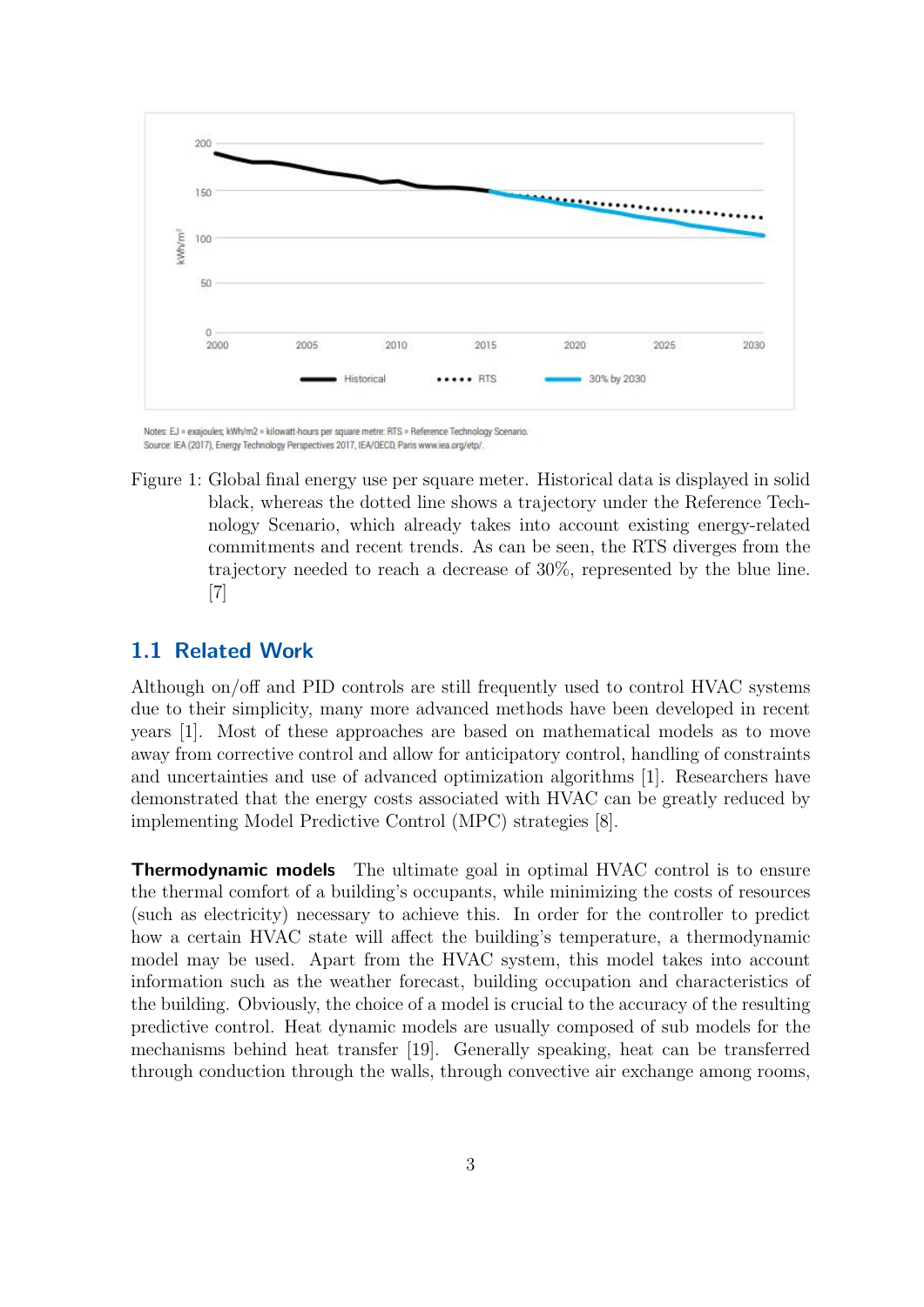ventilation (e.g. heated air through an open window) and radiation between objects that are in optical contact (e.g. sun exposure) [\[19,](#page-30-3) [6,](#page-29-5) [10\]](#page-29-6). Often, thermal dynamical models are obtained by modeling the building in question as an RC network [\[15\]](#page-30-4), which is based on analogies to electrical circuits. Heat transfer and storage are described via circuits of resistances (R) and capacitances (C) [\[17\]](#page-30-5). There are many extensive descriptions of such Resistive-Capacitative Models in literature. In [\[13\]](#page-30-6), a nonlinear model of the overall cooling system (including chillers and storage tanks) has been developed. However, the authors recognize that their model has feasibility issues in real-time implementation.

Zhang et al. [\[22\]](#page-31-0) present a framework that learns a thermal model for each zone of a building without any manual configuration, given readings from Internet-of-Thingsbased smart thermostats.

**Building performance simulation** Building performance simulation (BPS) is a computerbased methodology that aims to replicate certain characteristics and aspects of building performance on the basis of fundamental physical principles. While the complexity of such models may vary, acquiring data and modelling building stocks is generally timeconsuming and error-prone [\[17\]](#page-30-5). In 2016, Remmen et al. [\[17\]](#page-30-5) from the E.ON Energy Research Center published a paper on their open framework that covers functionalities for common tasks such as data enrichment and overall facilitates the process of getting building models up and running. In this context, data enrichment means being able to create fully parameterized building models despite sparse data input. The fact that this framework utilizes RC-combinations to model building and wall elements showcases how closely related thermodynamic models and BPS are.

**Optimal Control** A variety of different predictive control methods for HVAC have been proposed, albeit many of them focus on specific building layouts or subproblems (e.g. only cooling).

Shi et al. [\[18\]](#page-30-7) have developed an RC-network-based analytical model for multizone HVAC precooling to achieve the minimization of total energy costs and peak load demand. Since this model admits a convex approximation, the associated optimization problem can be solved with an efficient distributed algorithm. Their simulation studies indicate an energy cost reduction of up to 60 %. Contrary to many previous controllers assuming deterministic forecasts, Parisio et al. [\[16\]](#page-30-8) published one of several stochasticsbased MPC (SMPC) schemes to take into account uncertainties in weather conditions and occupancy. Based on an RC-network model for the thermal dynamics and a  $CO<sub>2</sub>$ concentration model, the strategy dynamically learns the statistics of the building occupancy and weather conditions in order to build probabilistic constraints on the indoor temperature and  $CO<sub>2</sub>$  concentration. In a novel approach by Beltran and Cerpa [\[2\]](#page-29-7), the occupancy of each zone in the building is instead predicted using a Blended Markov Chain (BMC).

According to Wei et al. [\[20\]](#page-30-2), developing a building dynamics model that is both accurate and efficient enough for effective runtime HVAC control is often intractable.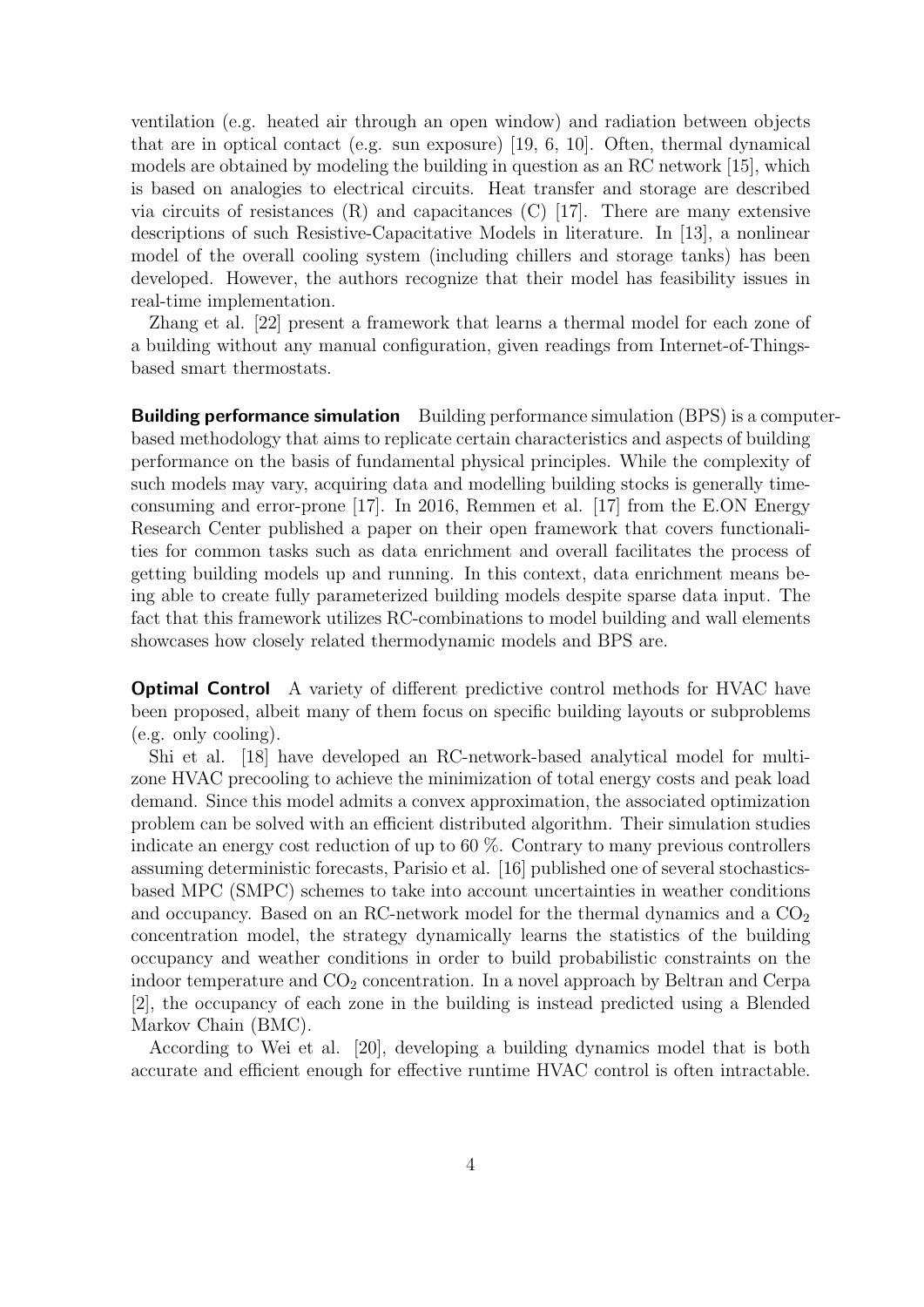Hence, they are among many others to propose a data-driven approach. In their case, the HVAC operation is formulated as a Markov decision process. Through deep reinforcement learning (DRL), their framework learns an effective control strategy during building operation, but is then given detailed building dynamics for offline training and validation. Recently, Ostadijafar and Dubey [\[15\]](#page-30-4) presented an approximate linearized model that leads to an efficient linear model predictive controller (LMPC). Employing a linearization technique for the typically nonlinear thermodynamic model is one possibility of retrieving a computationally feasible controller applicable in real-time control for a building's HVAC system.

The latter essentially describes the idea this thesis builds on. The main point here is to find a reduced model that allows for efficient calculations of globally ideal HVAC control, but still accurately depicts the effects taking place in the building. In particular, we are interested in making the problem solvable by a linear solver.

## <span id="page-7-0"></span>1.2 Outline

This thesis proceeds as follows: In Section 2, a model for a building's thermal load, i.e. demand for heat energy, is formulated. Based on approximations of this thermal model, the global optimization problem for the HVAC system is then constructed as a linear program in Section 3. Section 4 quickly deals with software employed to compute a solution to this problem. In Section 5, we will then evaluate how well our technique fares with regards to energy and computational efficiency when applied to actual buildings with existing data. The last section concludes our results and provides a short outlook.

## <span id="page-7-1"></span>2 Model for thermal load in buildings

Since we are taking a physics-based approach, we first need to identify a model that lets us predict how changes in the building's HVAC control will affect its climate under the given conditions. In particular, we would like for the model to take into consideration at least some specific building data (e.g. available heating equiment, construction materials used) and occupancy per thermal zone, as well as a prediction of outdoor weather. Figure [2](#page-8-0) illustrates the operating principle of such a thermal model. Note that not every specific model considers all of the listed input parameters, as sometimes accurate predictions on the future indoor climate may be possible without their consideration.

## <span id="page-7-2"></span>2.1 Thermodynamic Zone Model

Liang and Du [\[12\]](#page-30-9) provide a thermal space model that is suitable for comfort control and indoor air quality control in a Variable-Air-Volume (VAV) HVAC system. The structure of said model can be seen in Figure [3.](#page-9-0) The modelled system consists of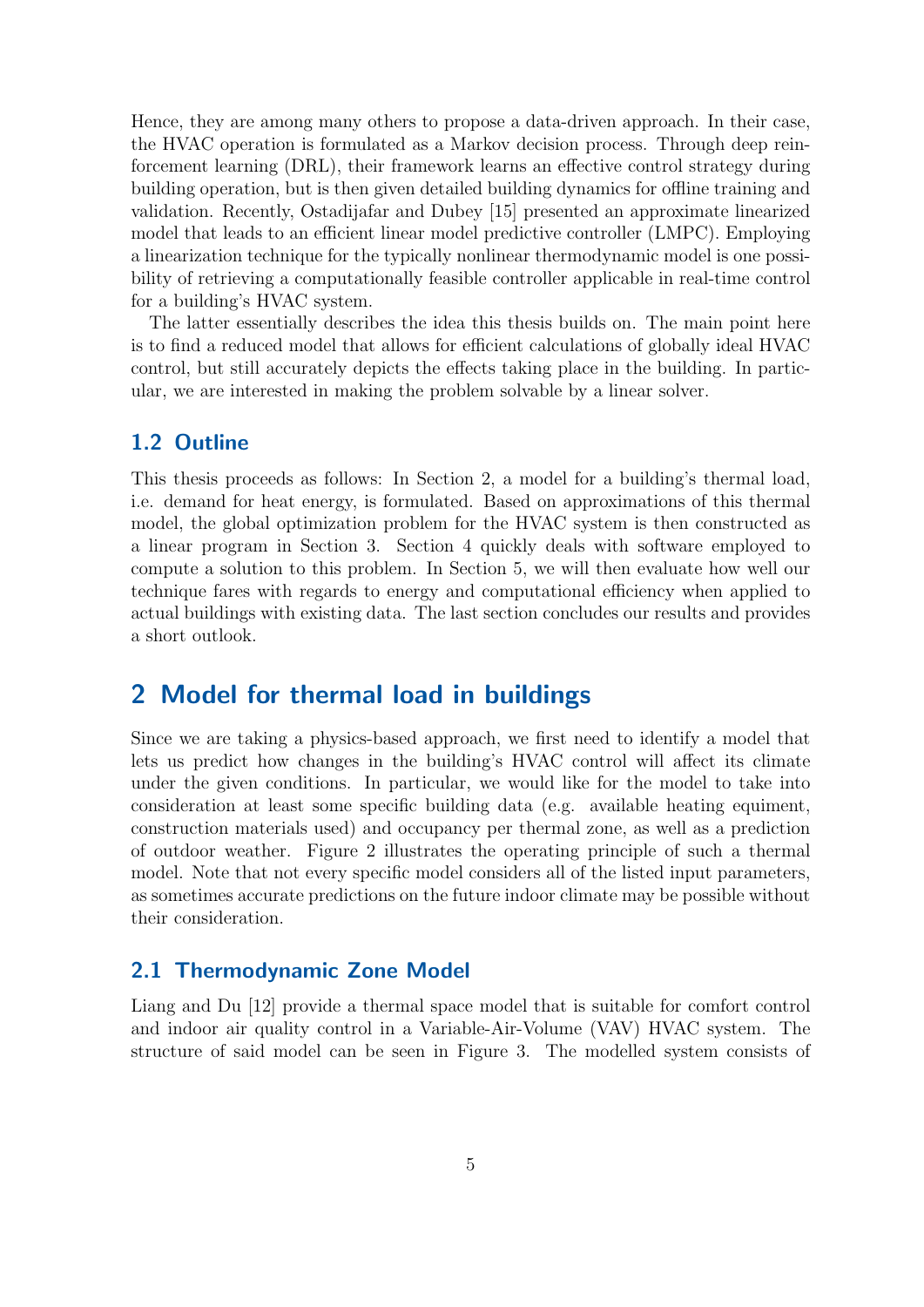<span id="page-8-0"></span>

Figure 2: Principle of a thermodynamic zone model - the input consists of future weather data, measured indoor data, construction material data, internal loads, and HVAC data. The output is the resulting future indoor data, which can then be used for the optimization task. Figure slightly altered from [\[21\]](#page-30-10).

a variable-frequency compressor, a heat exchanger, a variable speed fan, connecting ductwork damper and mix air components.

The following assumptions are made:

- 1. The wall temperature is equal to the mean radiant temperature:  $T_w = T_{mrt}$
- 2. The indoor air relative velocity is proportional to the supply air flow rate:  $V_{\text{air}} = k \cdot f_{\text{mix}}$
- 3. The humidity mass ratio  $W_a$  is proportional to the vapor pressure:  $W_a = K_{wv} \cdot p$
- 4. The heat transfer coefficients h are the sum of a natural convective heat transfer coefficient and a forced convective heat transfer coefficient:  $h = h_{\rm c} + h_{\rm v} V^{\frac{2}{3}}$
- 5. Time delay is negligible.

The mathematical model is then derived from the *energy conservation* and mass balance in different system components under consideration of both sensible and latent heat exchange. Due to their complexity, the following equations and their derivation may be only partially explained. All symbols used are explained in the [nomenclature.](#page-3-0)

**Airflow Mixer** The return air and the fresh air are mixed perfectly:

$$
T_{\text{mix}} = \frac{1}{r}T_o + \frac{r-1}{r}T_a
$$
 (1)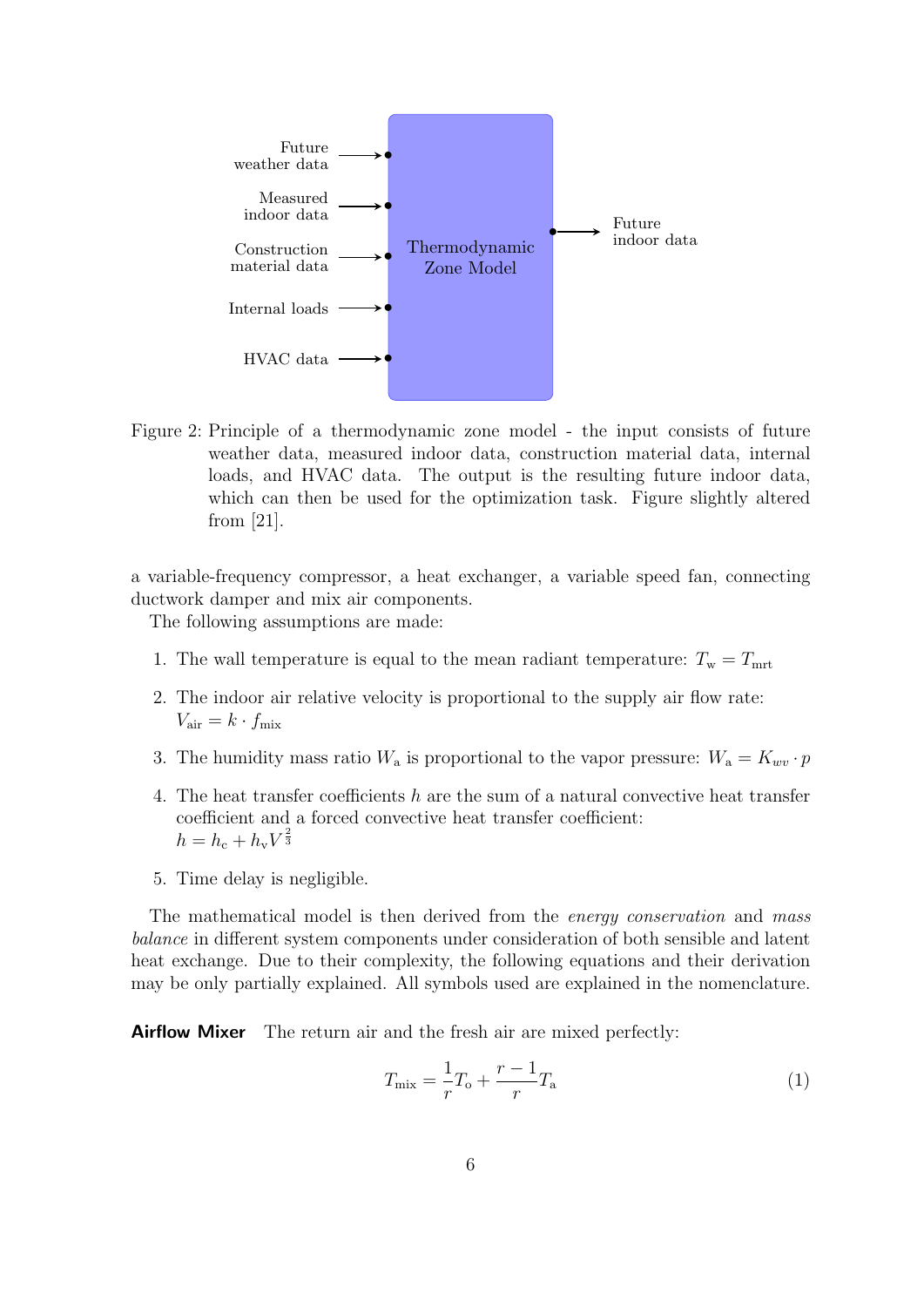<span id="page-9-0"></span>

Figure 3: HVAC and Thermal Space Model by Liang and Du [\[12\]](#page-30-9)

where  $T_0$  is the outdoor ambient temperature,  $T_a$  is the temperature in the thermal space and  $r$  is the system-to-fresh-air volumetric flow-rate ratio.

$$
W_{\text{mix}} = \frac{1}{r}W_{\text{o}} + \frac{r-1}{r}W_{\text{a}} \Rightarrow p_{\text{mix}} = \frac{1}{r}p_{\text{o}} + \frac{r-1}{r}p_{\text{a}}
$$
(2)

where  $W_{\text{mix}}$  is the humidity mass ratio of mixed air,  $W_0$  is the outdoor humidity mass ratio,  $W_a$  is the humidity mass ratio in the thermal space,  $p_{\text{mix}}$  is the vapor pressure of water in mixed air,  $p_0$  is the outdoor vapor pressure of water and  $p_a$  is the vapor pressure of water in the thermal space.

**Heat exchanger for supply air** The equations in the heat exchanger are given as balance law:

$$
\rho C_{\rm p} V_{\rm he} \dot{T}_{\rm s} = f_{\rm mix} \rho C_{\rm p} (T_{\rm mix} - T_{\rm s}) + f_{\rm mix} \rho H_{\rm fg} K_{\rm wv} (p_{\rm mix} - p_{\rm s}) + Q_{\rm he} + \ell h_{\rm he}' \min \left[ p(T_{\rm he}) - p_{\rm s}, 0 \right] \tag{3}
$$

$$
K_{\rm wv}\dot{p}_{\rm s} = \frac{\ell h'_{\rm he}}{H_{\rm fg}V_{\rm he}} \min\left[p(T_{\rm he}) - p_{\rm s}, 0\right] + K_{\rm wv}\frac{f_{\rm mix}}{V_{\rm he}}(p_{\rm mix} - p_{\rm s})\tag{4}
$$

where  $\rho$  is the air density,  $C_p$  is the constant pressure specific heat of air,  $V_{he}$  is the effective heat exchanger volume,  $T_s$  is the supply air from the heat exchanger,  $f_{\text{mix}}$  is the mixed air volumetric flow rate,  $T_s$  is the supply air from the heat exchanger,  $H_{\text{fg}}$ is the enthalpy of water vapor,  $p_s$  is the vapor pressure near the heat exchanger,  $Q_{he}$ is the thermal power from the heat exchanger,  $\ell$  is the Lewis relation,  $h'_{he}$  is the heat transfer coefficient on the surface of the heat exchanger and  $\ell, h'_{he}$  and  $Q_{he}$  are derived as follows: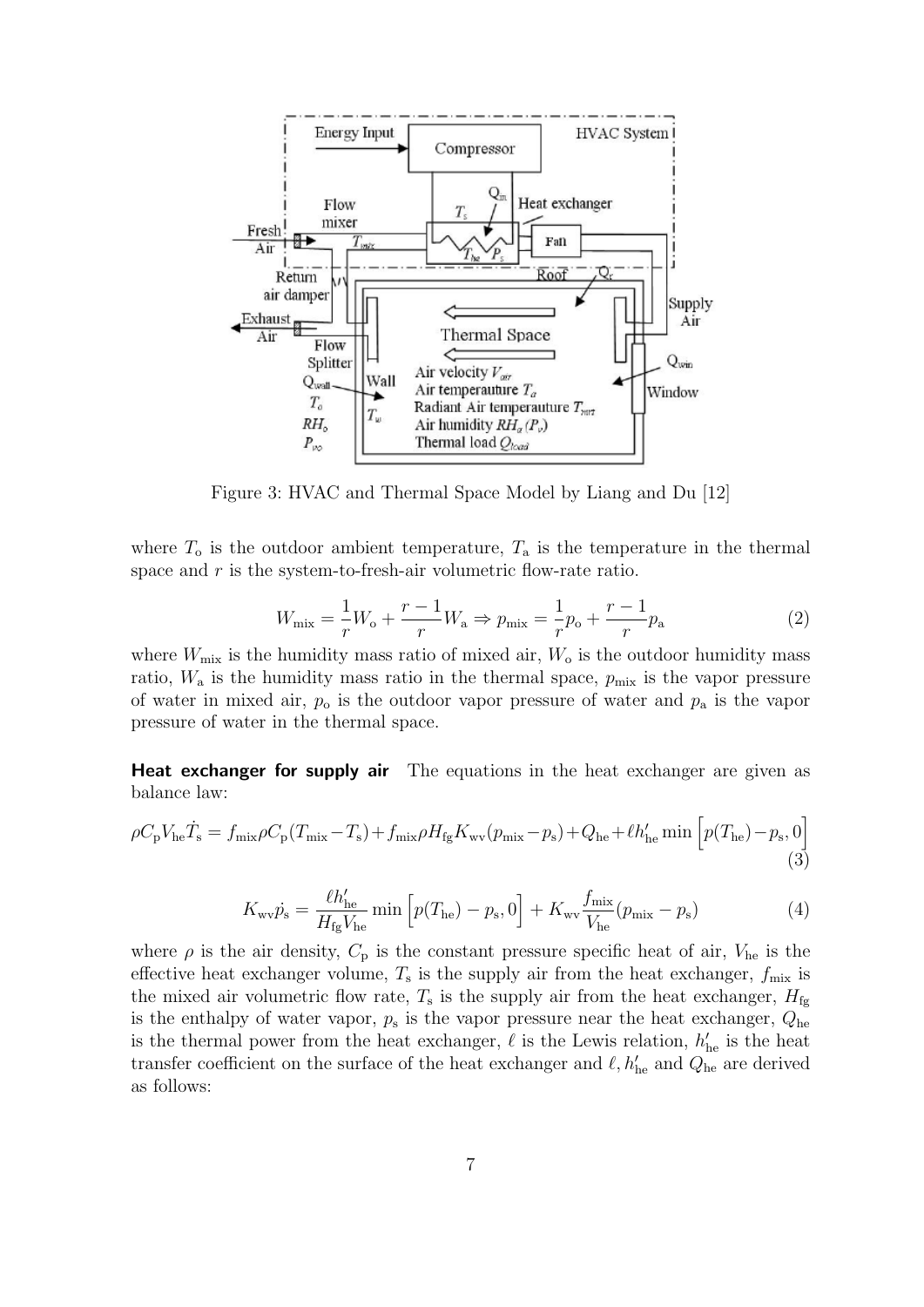$$
\ell = \frac{H_{\text{fg}} K_{\text{wv}}}{C_{\text{p}}} \tag{5}
$$

$$
h'_{\text{he}} = h_{\text{he}} V'^{\frac{2}{3}}_{\text{air}} A_{\text{he}} \tag{6}
$$

$$
Q_{\text{he}} = h_{\text{he}} V_{\text{air}}^{\prime \frac{2}{3}} A_{\text{he}} (T_{\text{he}} - T_{\text{s}})
$$
 (7)

The heat exchanger's governing equation is derived as:

$$
C_{\text{he}} \dot{T}_{\text{he}} = -h_{\text{he}} V_{\text{air}}'^{\frac{2}{3}} A_{\text{he}} (T_{\text{he}} - T_{\text{s}}) - \ell h_{\text{he}}' \min \left[ p(T_{\text{he}}) - p_{\text{s}}, 0 \right] + Q_{\text{in}} \tag{8}
$$

Thermal Space The governing equations in the thermal space are given as:

$$
\dot{W}_a = \frac{f_{\text{mix}}}{V_a}(W_s - W_a) \Rightarrow \dot{p}_a = \frac{f_{\text{mix}}}{V_a}(p_s - p_a)
$$
\n(9)

$$
\dot{p}_{\rm a} = \frac{f_{\rm mix}}{V_{\rm a}} (p_{\rm s} - p_{\rm a}) \tag{10}
$$

$$
\rho C_{\rm p} V_{\rm a} \dot{T}_{\rm a} = f_{\rm mix} \rho C_{\rm p} (T_{\rm s} - T_{\rm a}) + \rho f_{\rm mix} H_{\rm fg} K_{\rm wv} (p_{\rm s} - p_{\rm a}) + Q_{\rm load} + Q_{\rm w}
$$
(11)

where  $Q_w$  includes the thermal power from all walls, windows, the floor, the ceiling and is derived as:

$$
Q_{\rm w} = h_{\rm w} A_{\rm w} (T_{\rm w} - T_{\rm a}) \tag{12}
$$

$$
h_{\rm w} = h_{\rm c} + h_{\rm v} V_{\rm air}'^{\frac{2}{3}} \tag{13}
$$

Lastly, the heat transfer process in the side walls can be derived as:

$$
C_{\rm w}\dot{T}_{\rm w} = -h_{\rm w}A_{\rm w}(T_{\rm w}-T_{\rm a}) - h_{\rm o}A_{\rm w}(T_{\rm w}-T_{\rm o})\tag{14}
$$

Taking all the above equations into consideration, the following state-space model for the HVAC and thermal space can be derived:

$$
\begin{split} \dot{T}_{\rm a} & = \frac{f_{\rm mix}}{V_{\rm a}} (T_{\rm s} - T_{\rm a}) + \frac{f_{\rm mix} H_{\rm fg} K_{\rm wv}}{C_{\rm p} V_{\rm a}} (p_{\rm s} - p_{\rm a}) + \frac{Q_{\rm load} + (h_{\rm c} + h_{\rm v} V_{\rm air}^{'\frac{2}{3}})[A_{\rm w}(T_{\rm w} - T_{\rm a})]}{\rho C_{\rm p} V_{\rm a}} \\ \dot{T}_{\rm s} & = \frac{f_{\rm mix}}{V_{\rm he}} [(\frac{1}{r}T_{\rm o} + \frac{r - 1}{r}T_{\rm a}) - T_{\rm s}] + \frac{f_{\rm mix} H_{\rm fg} K_{\rm wv}}{C_{\rm p} V_{\rm he}} [(\frac{1}{r}p_{\rm o} + \frac{r - 1}{r}p_{\rm a}) - p_{\rm s}] \\ & + \frac{h_{\rm he} V_{\rm air}^{'\frac{2}{3}} A_{\rm he} [(T_{\rm he} - T_{\rm s}) + \ell \min \left[ p(T_{\rm he}) - p_{\rm s}, 0 \right]]}{\rho C_{\rm p} V_{\rm he}} \\ \dot{T}_{\rm he} & = \frac{-h_{\rm he} V_{\rm air}^{'\frac{2}{3}} A_{\rm he}}{C_{\rm he}} (T_{\rm he} - T_{\rm s}) - \frac{\ell h_{\rm he} V_{\rm air}^{'\frac{2}{3}} A_{\rm he}}{C_{\rm he}} \min \left[ p(T_{\rm he}) - p_{\rm s}, 0 \right] + \frac{Q_{\rm in}}{C_{\rm he}} \end{split}
$$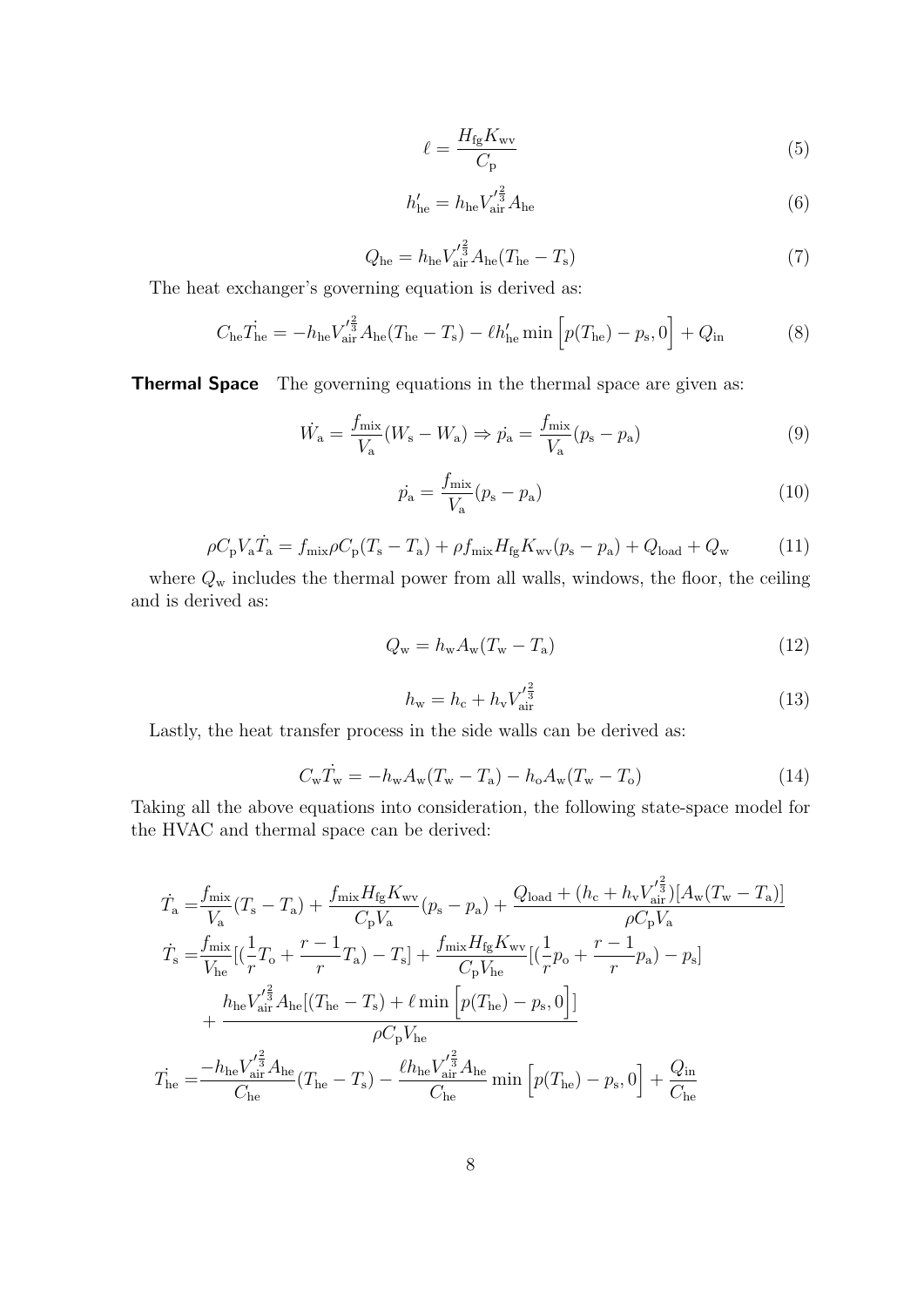$$
\begin{split} \dot{T}_{\rm w} &= \frac{-(h_{\rm c} + h_{\rm v} V_{\rm air}^{\frac{2}{3}})A_{\rm w}}{C_{\rm w}} (T_{\rm w} - T_{\rm a}) - \frac{h_{\rm o} A_{\rm w}}{C_{\rm w}} (T_{\rm w} - T_{\rm o}) \\ \dot{p}_{\rm a} &= \frac{f_{\rm mix}}{V_{\rm a}} (p_{\rm s} - p_{\rm a}) \\ \dot{p}_{\rm s} &= \frac{\ell h_{\rm he} V_{\rm air}^{'\frac{2}{3}} A_{\rm he}}{H_{\rm fg} V_{\rm he} K_{\rm wv}} \min \left[ p(T_{\rm he}) - p_{\rm s}, 0 \right] + \frac{f_{\rm mix}}{V_{\rm he}} \left[ (\frac{1}{r} p_{\rm o} + \frac{r - 1}{r} p_{\rm a}) - p_{\rm s} \right] \end{split}
$$

The variation of indoor cooling / heating load  $Q_{load}$ , the ambient temperature  $T_o$  and the humidity  $RH_o(p_o)$  are taken into consideration in the system design as disturbances. In the given HVAC setup, the three **controllable inputs** provided to the system are:

- $\bullet$   $Q_\mathrm{in}\!\!:$  heating/cooling capacity, controlled by the variable-frequency compressor
- $f_{\text{mix}}$ : indoor air flow rate, adjusted by the variable-speed fan
- $r:$  system-to-fresh-air volumetric flow-rate ratio, controlled by return air damper

When the system works in heating mode, there will be no water vapor condensation in the heat exchanger. This means we can assume the corresponding term

$$
\min\Big[p(T_{\text{he}})-p_{\text{s}},0\Big]
$$

to always be zero. Moreover, if the control parameters  $f_{\text{mix}}$  and r are adjusted only at certain discrete points in time, they can be treated as constant within each running interval. These two observations lead to the following simplified and linearized model:

<span id="page-11-0"></span>
$$
\dot{T}_{\rm a} = \left(\frac{f_{\rm mix}}{V_{\rm a}}\right) \cdot T_{\rm s} + \left(-\frac{f_{\rm mix}}{V_{\rm a}} - \frac{(h_{\rm c} + h_{\rm v}V_{\rm air}^{\frac{2}{3}})A_{\rm w}}{\rho C_{\rm p}V_{\rm a}}\right) \cdot T_{\rm a} + \left(\frac{(h_{\rm c} + h_{\rm v}V_{\rm air}^{\frac{2}{3}})A_{\rm w}}{\rho C_{\rm p}V_{\rm a}}\right) \cdot T_{\rm w}
$$
\n
$$
+ \left(\frac{f_{\rm mix}H_{\rm fg}K_{\rm wv}}{C_{\rm p}V_{\rm a}}\right) \cdot P_{\rm s} + \left(-\frac{f_{\rm mix}H_{\rm fg}K_{\rm wv}}{C_{\rm p}V_{\rm a}}\right) \cdot P_{\rm a} + \left(\frac{1}{\rho C_{\rm p}V_{\rm a}}\right) \cdot Q_{\rm load}
$$
\n
$$
\dot{T}_{\rm s} = \left(-\frac{f_{\rm mix}}{V_{\rm he}} - \frac{h_{\rm he}V_{\rm air}^{\prime \frac{2}{3}}A_{\rm he}}{\rho C_{\rm p}V_{\rm he}}\right) \cdot T_{\rm s} + \left(\frac{(r-1)f_{\rm mix}}{rV_{\rm he}}\right) \cdot T_{\rm a} + \left(\frac{h_{\rm he}V_{\rm air}^{\prime \frac{2}{3}}A_{\rm he}}{\rho C_{\rm p}V_{\rm he}}\right) \cdot T_{\rm he}
$$
\n
$$
f_{\rm mix}H_{\rm s}K_{\rm wv}
$$
\n
$$
(r-1)f_{\rm mix}H_{\rm s}K_{\rm wv}
$$
\n
$$
f_{\rm mix} = \frac{f_{\rm mix}H_{\rm s}K_{\rm wv}}{\rho C_{\rm p}V_{\rm he}}
$$
\n
$$
f_{\rm mix}H_{\rm s}K_{\rm wv}
$$
\n
$$
f_{\rm mix} = \frac{f_{\rm mix}H_{\rm s}K_{\rm wv}}{\rho C_{\rm p}V_{\rm h}}
$$
\n
$$
f_{\rm mix} = \frac{f_{\rm mix}H_{\rm s}K_{\rm wv}}{\rho C_{\rm p}V_{\rm h}}
$$
\n<

$$
+(-\frac{f_{\min H_{\text{fg}} K_{\text{wv}}}}{C_{\text{p}} V_{\text{he}}}) \cdot P_{\text{s}} + (\frac{(r-1) f_{\min H_{\text{fg}} K_{\text{wv}}}}{r C_{\text{p}} V_{\text{he}}}) \cdot P_{\text{a}} + (\frac{f_{\min}}{r V_{\text{he}}}) \cdot T_{\text{o}} + (\frac{f_{\min} H_{\text{fg}} K_{\text{wv}}}{r C_{\text{p}} V_{\text{he}}}) \cdot P_{\text{o}}
$$

$$
\dot{T}_{\text{he}} = \left(\frac{h_{\text{he}} V_{\text{air}}^{'\frac{2}{3}} A_{\text{he}}}{C_{\text{he}}}\right) \cdot T_{\text{s}} + \left(-\frac{h_{\text{he}} V_{\text{air}}^{'\frac{2}{3}} A_{\text{he}}}{C_{\text{he}}}\right) \cdot T_{\text{he}} + \left(\frac{1}{C_{\text{he}}}\right) \cdot Q_{\text{in}} \tag{15c}
$$

$$
\dot{T}_{\rm w} = \left(\frac{(h_{\rm c} + h_{\rm v}V_{\rm air}^{\frac{2}{3}})A_{\rm w}}{C_{\rm w}}\right) \cdot T_{\rm a} + \left(-\frac{(h_{\rm c} + h_{\rm v}V_{\rm air}^{\frac{2}{3}})A_{\rm w}}{C_{\rm w}} - \frac{h_{\rm o}A_{\rm w}}{C_{\rm w}}\right) \cdot T_{\rm w} + \left(\frac{h_{\rm o}A_{\rm w}}{C_{\rm w}}\right) \cdot T_{\rm o} \tag{15d}
$$

$$
\dot{p}_{\rm a} = \left(\frac{f_{\rm mix}}{V_{\rm a}}\right) \cdot P_{\rm s} + \left(-\frac{f_{\rm mix}}{V_{\rm a}}\right) \cdot P_{\rm a} \tag{15e}
$$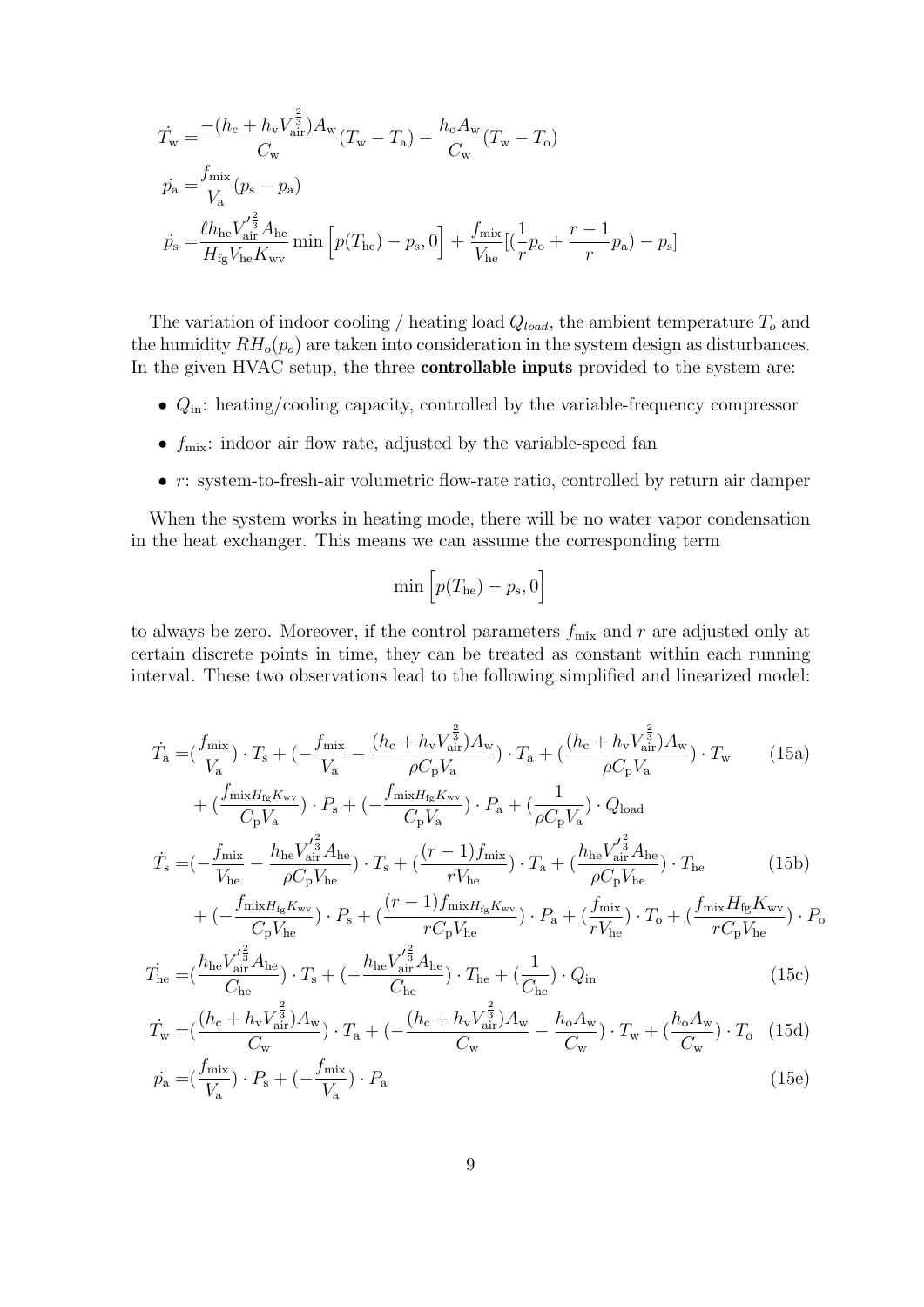$$
\dot{p}_{\rm s} = \left(-\frac{f_{\rm mix}}{V_{\rm he}}\right) \cdot P_{\rm s} + \left(\frac{(r-1)f_{\rm mix}}{rV_{\rm he}}\right) \cdot P_{\rm a} + \left(\frac{f_{\rm mix}}{rV_{\rm he}}\right) \cdot P_{\rm o} \tag{15f}
$$

 $(15g)$ 

## <span id="page-12-0"></span>2.2 Economic Energy Model

Since electricity prices depend on the consumer demand for energy, rates can heavily vary from day to day and even by hour. Naturally, we have to take these fluctuations into consideration when modeling an optimal control problem in regards to minimal running cost. For every vector of future control parameters in our HVAC system that leads to an indoor temperature in accordance with the boundaries of the respective timeslot, an economic model estimates the total cost needed to realize this behavior. Figure [4](#page-12-3) shows how this model is constructed. The calculations are based on an energy profile that we assume to be known beforehand. The actual optimization routine then uses this information to pick a heating configuration with minimal cost.

<span id="page-12-3"></span>

Figure 4: The energy model uses the given energy profile to calculate the predicted total costs of any viable configuration of the control parameters.

## <span id="page-12-1"></span>3 Formulation of optimal control problem

The thermodynamic model makes it possible to estimate the effect of a specific heating configuration on the system's climate - most importantly the temperature in the thermal space. This estimate can now be used to check whether or not future HVAC control data would lead to an indoor temperature in compliance with the desired boundaries. Since there will usually be many such control inputs, an optimizer is necessary to calculate the most cost-efficient configuration based on the economic energy model. The optimizer will, however, only be taking a finite time horizon into consideration.

### <span id="page-12-2"></span>3.1 Optimization process

The indoor temperature requirements for the next 48 hours are specified by a so-called climate profile. This way, building administration can set time-specific upper and lower boundaries. Based on the building schedule, this very precise regulation allows them to e.g. lower the minimum temperature outside of business hours or during periods in which areas of the building are known to be vacant. As the climate profile in Figure [5](#page-13-0)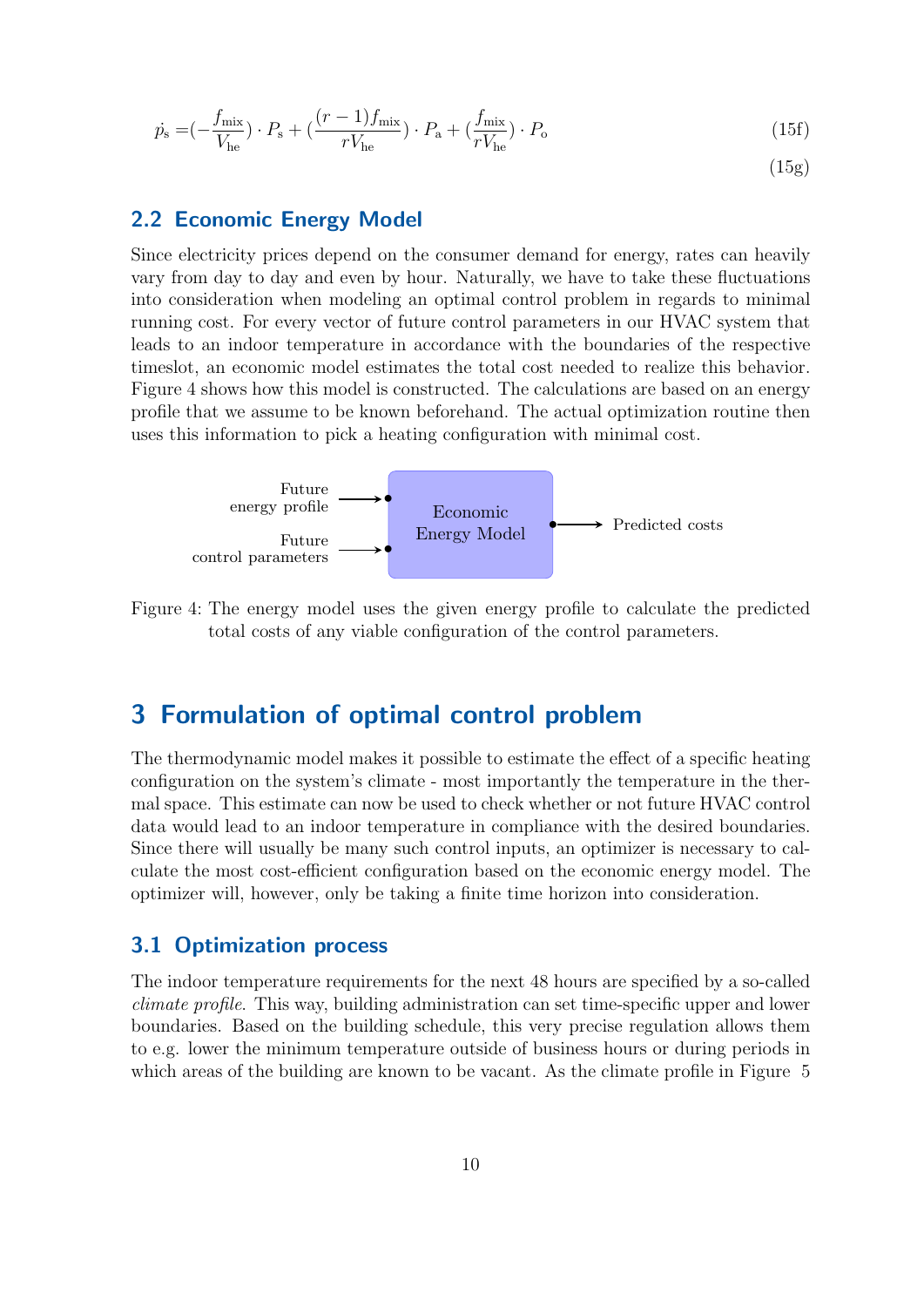<span id="page-13-0"></span>illustrates, the temperature may be kept significantly above the lower boundary if this results in lower overall cost.



Figure 5: An exemplary climate profile shows how the indoor temperature must always be within the specified bounds, but can otherwise fluctuate freely.

In order to limit the number of adjustments that have to be made to the HVAC system throughout the day, time is divided into  $n_{time}$  equal periods of  $\Delta t = 15$  minutes. During one period, the HVAC control parameters cannot be changed. After measuring the input data for the thermal model and computing an optimal solution in regards to the current climate profile, the HVAC system runs on the control data specified by the solution only for the first period. Once 15 minutes are over, the climate profile is then extended by one period, the new thermal data is measured and fed into the optimizer again. This process loops continuously, leading to a total of 192 optimizations in 48 hours.

However, when it comes to smart buildings, the limitations of computation resources have to be kept in mind. For practical reasons, single buildings generally are not equipped to carry out their own calculations, but instead rely on a remote computation center which calculates solutions for many buildings at a time and simply sends HVAC instructions to each building. Therefore, a computationally efficient solution to the building's climate control problem is desirable. In this thesis, linear programming is chosen as an optimization routine to get an approximate solution to the optimal control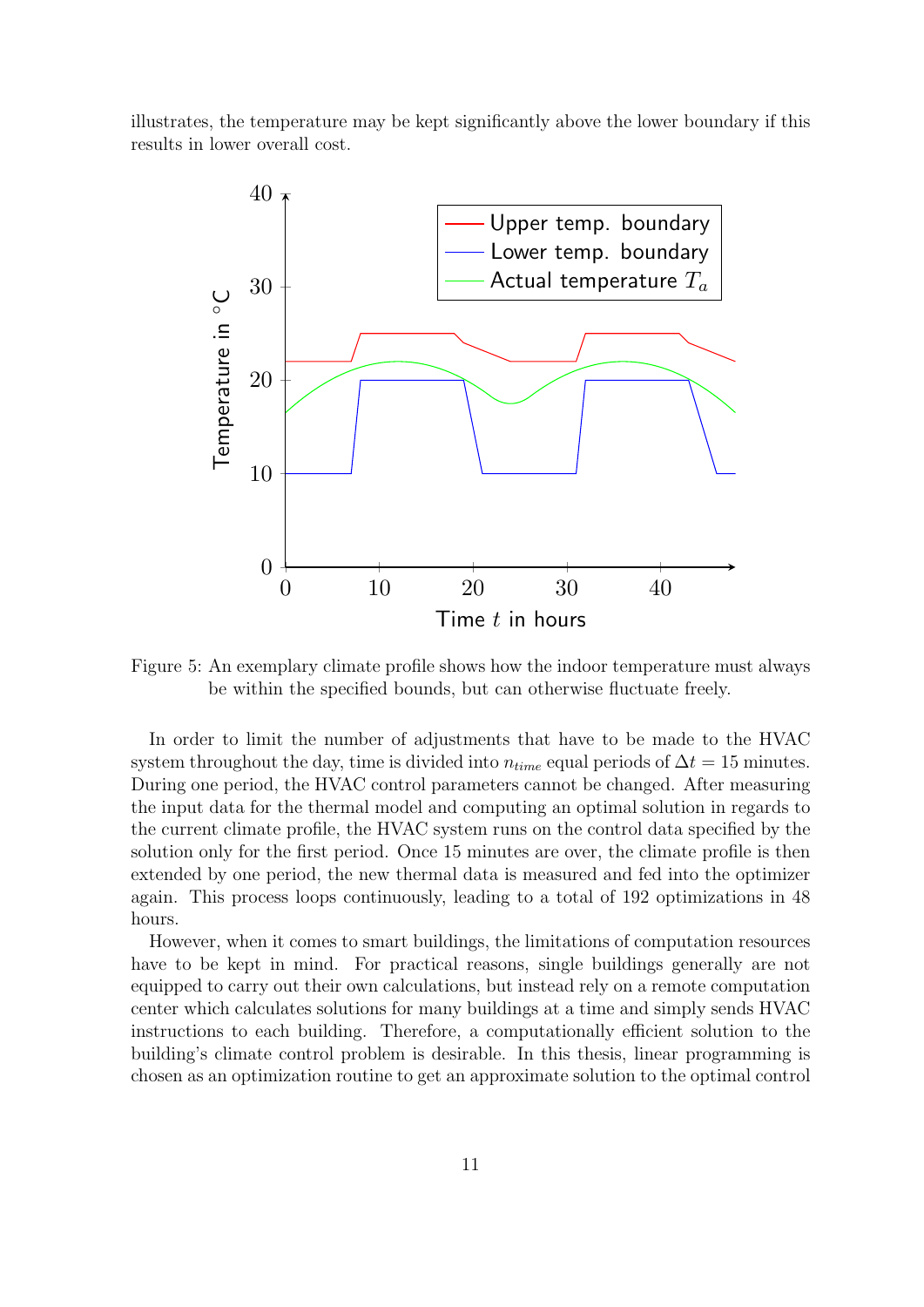problem. Linear programs are well-studied and can be solved efficiently. However, since building thermodynamics are known to be highly non-linear (cf. [\(15\)](#page-11-0)), this modeling choice potentially comes with heavy drawbacks in terms of modeling power.

**Linear programming** Linear programming is a technique for the optimization of a linear objective function ("cost function") under linear equality and inequality constraints. For variables  $x_1, \ldots, x_n$ , a linear program (LP) is said to be in *standard form* if it is of the following form:

maximize 
$$
c_1x_1 + \cdots + c_nx_n
$$
  
\n $a_{11}x_1 + \cdots + a_{1n}x_n = b_1$   
\nsubject to  
\n
$$
\vdots
$$
\n
$$
a_{m1}x_1 + \cdots + a_{mn}x_n = b_m
$$
\n
$$
x_1 \ge 0, \ldots, x_n \ge 0
$$

Minimization problems with a linear objective function, problems with linear inequality constraints and problems with unbounded or negative variables can easily be transformed into the standard form. Generally, linear programs are solved using basis exchange algorithms (such as the popular simplex algorithm) or using interior-point methods. The simplex algorithm has been proven to solve "random" problems in a cubic number of steps if certain precautions against cycling are taken [\[4\]](#page-29-8). Although both solution methods are considered to be similarly efficient for routine applications, one type of solver may be better suited for specific types of LP problems [\[9\]](#page-29-9).

#### <span id="page-14-0"></span>3.2 Linearization

As input for the LP, we receive measured values for variables  $T_s^0, T_a^0, T_{he}^0, T_w^0, P_s^0, P_a^0$ at time 0. If the building does not allow for measurement of all of these values, further assumptions may be made. From the climate profile, boundaries  $l_i$  and  $u_i$ for  $i \in \{1, \ldots, n_{time}\}\$ can be derived and the economic energy model returns the cost  $cost_i(f_{mix}, Q_{in}, r)$  for a HVAC configuration at time i.

In our thermodynamic zone model  $(2.1)$ ,  $T_a$  stands for the temperature of the thermal space. This variable is exactly what needs to be controlled according to the climate profile. Precisely, for all 192 points i in time considered, the approximation of  $T_a$  is constrained to be greater than or equal to the lower bound  $l_i$  and less than or equal to the upper bound  $u_i$  of the specific point:

$$
l_i \leq T_a^i \leq u_i \qquad \qquad \forall i \in \{1, \dots, n_{time}\} \tag{16}
$$

Since  $T_a^i$  depends on the temperature of the previous point  $T_a^{i-1}$ , these constraints will actually be of the form

$$
l_i \leq T_a^{i-1} + \Delta T_a^i \leq u_i \qquad \qquad \forall i \in \{1, \dots, n_{time}\} \tag{17}
$$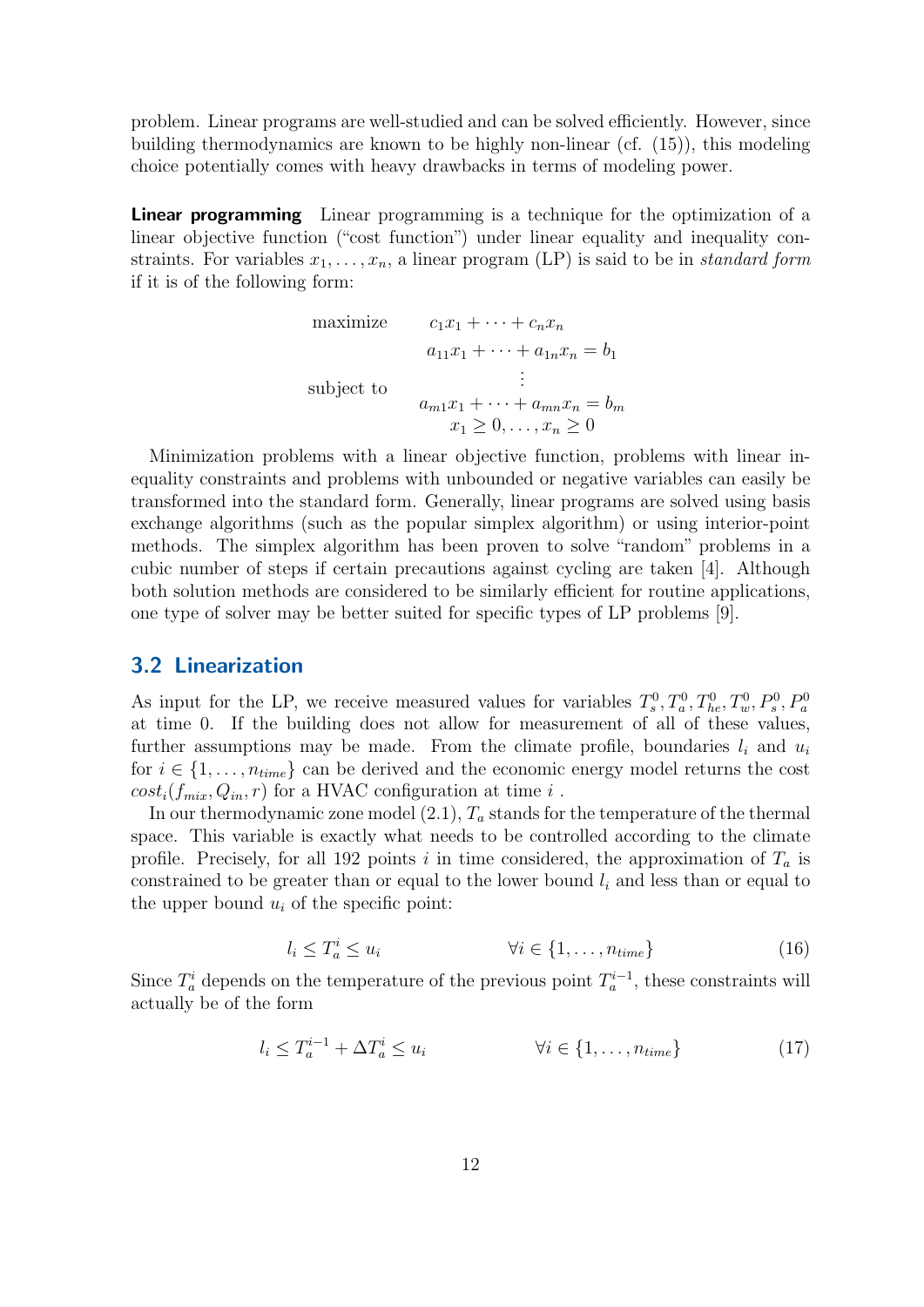Here,  $\Delta T_a^i$  is a linear term for the total change of  $T_a$  from time  $i-1$  to i. In order to estimate  $\Delta T_a^i$ , the derivative of  $T_a$  at point  $i-1$  will be multiplied by the time of one period.

$$
l_i \leq T_a^{i-1} + \Delta t \cdot T_a^{i-1} \leq u_i \qquad \qquad \forall i \in \{1, \dots, n_{time}\} \tag{18}
$$

Based on the equation for  $\dot{T}_a$  specified in the thermal model, we would get the following constraints for  $T_a^i$ ,  $i \in \{1, \ldots, n_{time}\}$ :

$$
l_{i} \leq T_{a}^{i} \leq u_{i}
$$
\n
$$
T_{a}^{i} = T_{a}^{i-1} + \Delta t \cdot \left[ (\frac{f_{\text{mix}}^{i}}{V_{a}}) \cdot T_{s}^{i-1} + (-\frac{f_{\text{mix}}^{i}}{V_{a}} - \frac{(h_{c} + h_{v}V_{\text{air}}^{\frac{2}{3}})A_{w}}{\rho C_{p}V_{a}}) \cdot T_{a}^{i-1} + (\frac{(h_{c} + h_{v}V_{\text{air}}^{\frac{2}{3}})A_{w}}{\rho C_{p}V_{a}}) \cdot T_{w}^{i-1} + (\frac{f_{\text{mix}}^{i}H_{fg}K_{wv}}{C_{p}V_{a}}) \cdot P_{s}^{i-1} + (-\frac{f_{\text{mix}}^{i}H_{fg}K_{wv}}{C_{p}V_{a}}) \cdot P_{a}^{i-1} + (\frac{1}{\rho C_{p}V_{a}}) \cdot Q_{\text{load}} \right]
$$
\n(20)

This is problematic, since  $f_{mix}^i$  is part of the controllable parameters (i.e. should be available as a decision variable for each timeslot), but is being multiplied by system variables such as  $T_s^{i-1}$  and  $P_s^{i-1}$ , which also depend on the choice of control parameters, meaning they have to be modeled as variables in the LP as well. Consequently, the choice of  $f_{mix}$  and the current values  $T_s$ ,  $T_a$ ,  $P_s$ ,  $P_a$  cannot both be modeled as LP variables, as this product would lead to non-linear terms. The respective constraints of all other system variables that need to be kept track of (such as  $T_s, T_w, T_{he}$  etc.) have the same problem. Therefore, we reduce the decision variables for HVAC control to only

$$
Q_{in}^i \text{ for } i \in \{1, \ldots, n_{time}\}\
$$

This means that nothing but the heat input for the heating system is changed at each timestep, while  $f_{mix}$  and r are kept constant, or at least set according to an arbitrary profile known beforehand. In this setting, we assume constant values  $f_{mix}$  and  $\hat{r}$ , which effectively makes the system a Constant-Air-Volume (CAV) system. Modeling the controlled input as  $Q_{in}$ , rather than  $f_{mix}$ , seems reasonable, because the energy cost associated with the former is generally much higher than the electric cost that depends on  $f_{mix}$  and r.

Furthermore, testing has shown that estimating a period of 15 minutes (900 seconds) by simply multiplying the derivative at one point by 900 is way too much of an oversimplification to have any practical use. As such, we introduce a new factor s that controls at how many points of a 15-minute period we calculate the new derivatives for all system variables  $X \in \{T_a, T_s, T_{he}, T_w, P_a, P_s\}$  based on their current values. Thus, we end up with  $n_{time} \cdot s$  variables in the linear program for every  $X \in \{T_a, T_s, T_{he}, T_w, P_a, P_s\}.$ They still follow the same principle though, and are now connected by the equations

$$
X^i = X^{i-1} + \frac{\Delta t}{s} X^{i-1}
$$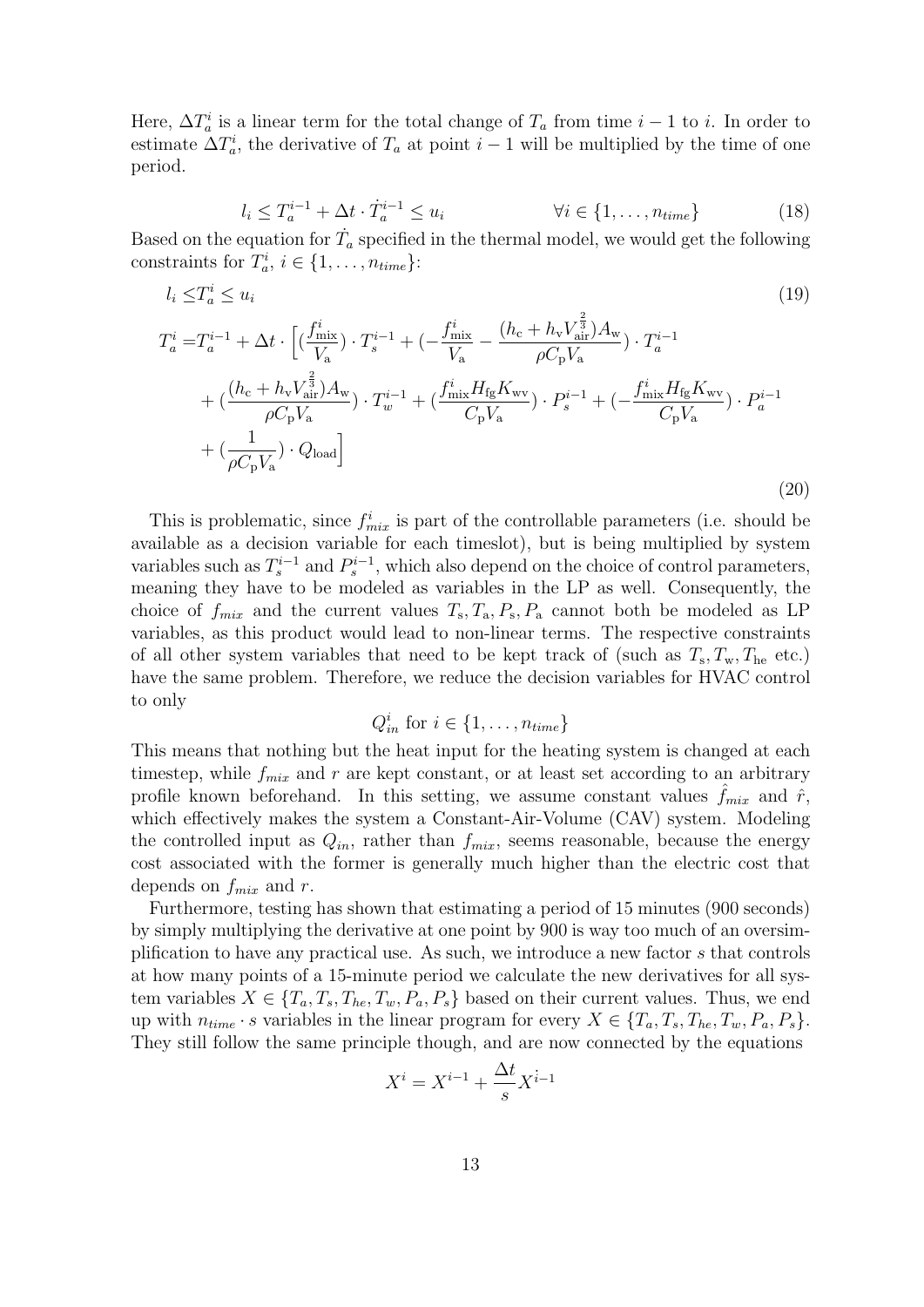$Q_{in}$  is ultimately our decision variable for each period, so we only have to make sure that the value of  $Q_{in}$  is the same for all s steps within one period. Since the variables are in the range of  $Q_{in}^0, \ldots, Q_{in}^{n_{time}-1}$ , this is simply done by accessing  $Q_{in}^{\left[\frac{i-1}{s}\right]}$  instead of  $Q_{in}^{i-1}$ . The same goes for the outdoor temperature, outdoor humidity and temperature boundaries (because we have exactly  $n_{time}$  values for all of these, but need to stretch them over  $s \cdot n_{time}$  steps). This approximation leads to six linear equations, that can then be used as constraints in a linear program:

$$
T_{a}^{i} = T_{a}^{i-1} + \Delta t \cdot \left[ (\frac{\hat{f}_{\text{mix}}}{V_{a}}) \cdot T_{s}^{i-1} + (-\frac{\hat{f}_{\text{mix}}}{V_{a}} - \frac{(h_{c} + h_{v}V_{\text{air}}^{\frac{2}{3}})A_{w}}{\rho C_{p}V_{a}}) \cdot T_{a}^{i-1} \right]
$$
(21a)  
+  $(\frac{(h_{c} + h_{v}V_{\text{air}}^{\frac{2}{3}})A_{w}}{\rho C_{p}V_{a}}) \cdot T_{w}^{i-1} + (\frac{\hat{f}_{\text{mix}}H_{g}K_{wv}}{C_{p}V_{a}}) \cdot P_{s}^{i-1} + (-\frac{\hat{f}_{\text{mix}}H_{g}K_{wv}}{C_{p}V_{a}}) \cdot P_{a}^{i-1} + (\frac{1}{\rho C_{p}V_{a}}) \cdot Q_{\text{load}}^{\left[\frac{i-1}{s}\right]} \right]$   

$$
T_{s}^{i} = T_{s}^{i-1} + \Delta t \cdot \left[ (-\frac{\hat{f}_{\text{mix}}}{V_{he}} - \frac{h_{he}V_{\text{air}}^{\prime \frac{2}{3}}A_{he}}{\rho C_{p}V_{he}}) \cdot T_{s}^{i-1} + (\frac{(\hat{r} - 1)\hat{f}_{\text{mix}}}{\hat{r}V_{he}}) \cdot T_{a}^{i-1} \right]
$$
(21b)  
+  $(\frac{h_{he}V_{\text{air}}^{\prime \frac{2}{3}}A_{he}}{\rho C_{p}V_{he}}) \cdot T_{he}^{i-1} + (-\frac{\hat{f}_{\text{mix}}H_{g}K_{wv}}{C_{p}V_{he}}) \cdot P_{s}^{i-1} + (\frac{(\hat{r} - 1)\hat{f}_{\text{mix}}H_{g}K_{wv}}{\hat{r}C_{p}V_{he}}) \cdot P_{a}^{i-1} + (\frac{\hat{f}_{\text{mix}}}{\hat{r}V_{he}}) \cdot T_{a}^{i-1} + (\frac{\hat{f}_{\text{mix}}H_{g}K_{wv}}{\hat{r}C_{p}V_{he}}) \cdot T_{a}^{i-1} + (\frac{\hat{f}_{\text{mix}}H_{g}K_{wv}}{\hat{r}C_{p}V_{he}}) \cdot T$ 

$$
+\left(\frac{h_o A_w}{C_w}\right) \cdot T_o^{\left\lfloor \frac{i-1}{s} \right\rfloor} \Bigg]
$$
  

$$
P_a^i = P_a^{i-1} + \Delta t \cdot \left[ \left(\frac{\hat{f}_{\text{mix}}}{V_a}\right) \cdot P_s^{i-1} + \left(-\frac{\hat{f}_{\text{mix}}}{V_a}\right) \cdot P_a^{i-1} \right]
$$
 (21e)

$$
P_s^i = P_s^{i-1} + \Delta t \cdot \left[ (-\frac{\hat{f}_{\text{mix}}}{V_{\text{he}}}) \cdot P_s^{i-1} + \left( \frac{(\hat{r} - 1)\hat{f}_{\text{mix}}}{\hat{r}V_{\text{he}}} \right) \cdot P_a^{i-1} + \left( \frac{\hat{f}_{\text{mix}}}{\hat{r}V_{\text{he}}} \right) \cdot P_o^{\left\lfloor \frac{i-1}{s} \right\rfloor} \right] \tag{21f}
$$

<span id="page-16-0"></span>
$$
(21g)
$$

It is worth noting that  $Q_{in}$ , the only choice of controlling the HVAC system, only appears in the equation of  $T_{he}$ . This means that in this particular model, a chosen  $Q_{in}^i$ can at the earliest show an effect on on the thermal space temperature 3 steps later, as it has to first affect  $T_{he}$  in one time-step, which contributes to  $T_s$  in the next time-step. Finally,  $T_s$  is used in the computation of  $T_a$  [\(21a\)](#page-16-0). However, as long as  $s \geq 3$  holds,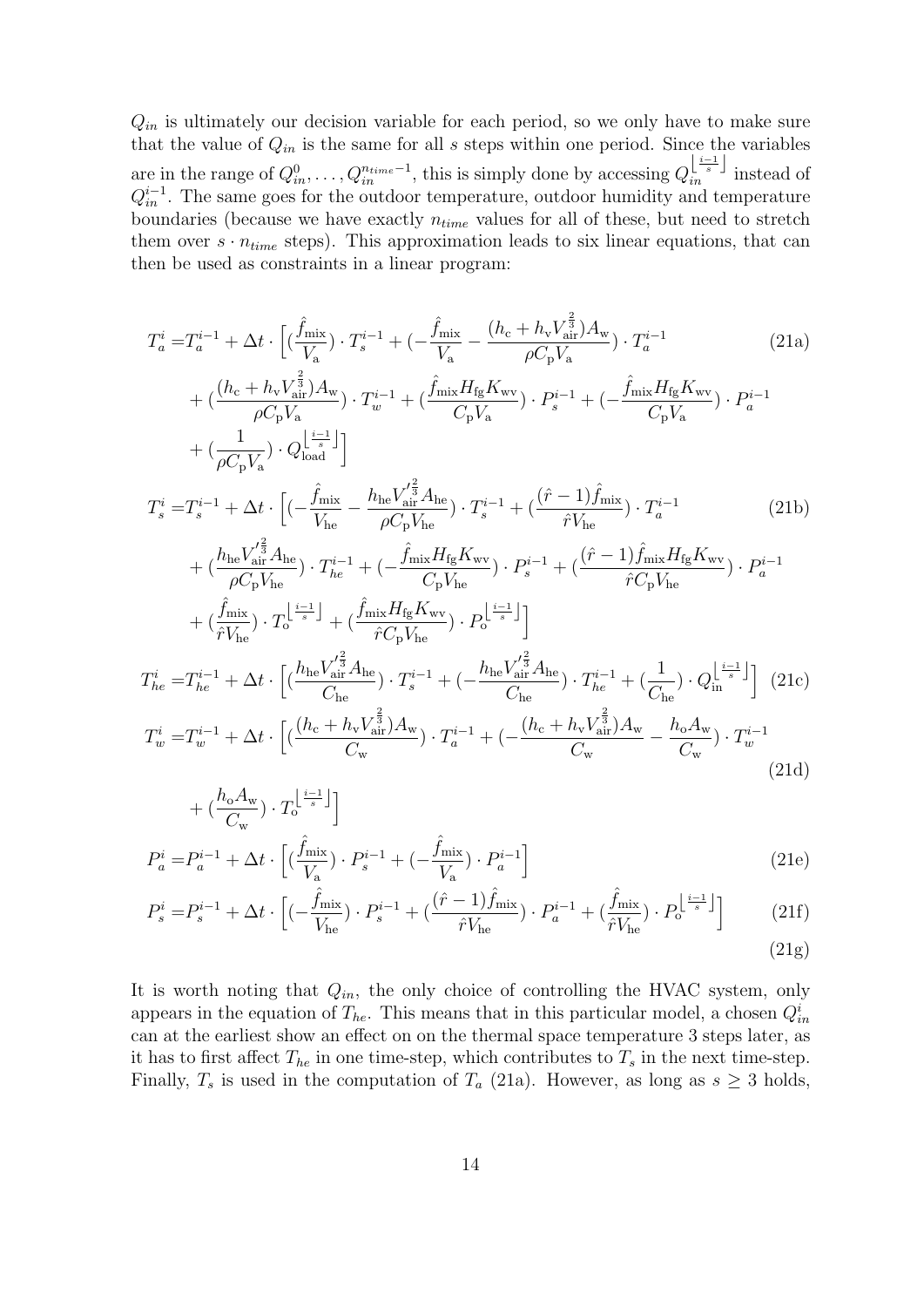this does not change the fact that the temperature  $T_a$  is expected to be in the required range after one period, i.e. 15 minutes.

Finally, the variables  $Q_{in}^{i}$  need to be limited to the maximum HVAC capacity of the system at all times. We also need to limit the temperature in the heat exchanger  $T_{he}$  to some maximum operating temperature  $T_{he}^{max}$ , which is usually given by the manufacturer.

## <span id="page-17-0"></span>3.3 Linear Program

In conclusion, the full linear program then has the following form:

$$
\begin{array}{ll} \mbox{minimize} & \sum_{i=0}^{n_{time}-1} cost_i(\hat{f}_{mix}, \hat{r}, Q_{in}^i) \\ \mbox{s.t.} \ \ \forall i \in \{1,\dots,n_{time} \cdot s-1\} \\ T_a^i = T_a^{i-1} + \Delta t \cdot \Big[(\frac{\hat{f}_{mix}}{V_a}) \cdot T_s^{i-1} + (-\frac{\hat{f}_{mix}}{V_a} - \frac{(h_c + h_V V_{\hat{ar}}^{\frac{2}{3}})A_{\rm w}}{\rho C_{\rm p} V_a}) \cdot T_a^{i-1} \\ & + (\frac{(h_c + h_V V_{\hat{ar}}^{\frac{2}{3}})A_{\rm w}}{\rho C_{\rm p} V_a}) \cdot T_w^{i-1} + (\frac{\hat{f}_{mix} H_{\rm fg} K_{\rm wv}}{C_{\rm p} V_a}) \cdot P_s^{i-1} + (-\frac{\hat{f}_{mix} H_{\rm fg} K_{\rm wv}}{C_{\rm p} V_a}) \cdot P_a^{i-1} \\ & + (\frac{1}{\rho C_{\rm p} V_a}) \cdot Q_{\rm load}^{\left[\frac{i-1}{2}\right]} \Big] \\ T_s^i = T_s^{i-1} + \Delta t \cdot \Big[ (-\frac{\hat{f}_{mix}}{V_{he}} - \frac{h_{\rm he} V_{\rm af}^{\prime \frac{2}{3}} A_{\rm he}}{\rho C_{\rm p} V_{\rm he}}) \cdot T_s^{i-1} + (\frac{(\hat{r}-1)\hat{f}_{\rm mix}}{\hat{r} V_{\rm he}}) \cdot T_a^{i-1} \\ & + (\frac{h_{\rm he} V_{\rm air}^{\prime \frac{2}{3}} A_{\rm he}}{\rho C_{\rm p} V_{\rm he}}) \cdot T_e^{i-1} + (-\frac{\hat{f}_{\rm mix} H_{\rm fg} K_{\rm wv}}{C_{\rm p} V_{\rm he}}) \cdot P_s^{i-1} + (\frac{(\hat{r}-1)\hat{f}_{\rm mix} H_{\rm fg} K_{\rm wv}}{\hat{r} C_{\rm p} V_{\rm he}}) \cdot P_a^{i-1} \\ & + (\frac{\hat{f}_{\rm mix}}{\hat{r} V_{\rm he}}) \cdot T_b^{\frac{i-1}{s}} + (\frac{\hat{f}_{\rm mix} H_{\rm fg} K_{\rm wv}}{r C_{\rm p} V_{\rm he}}) \cdot P_s^{\frac{i-1
$$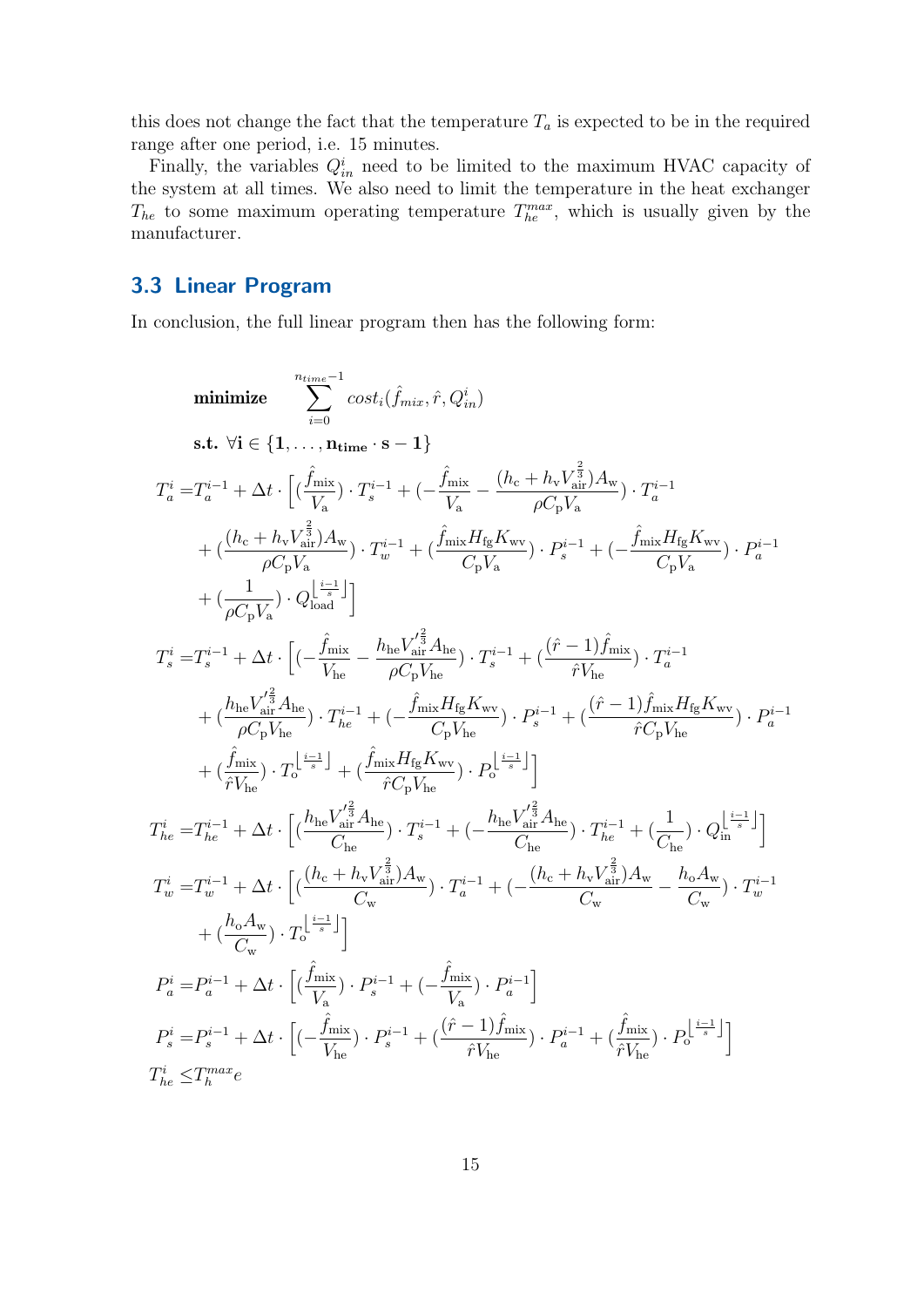$$
\forall \mathbf{i} \in \{0, \dots, \mathbf{n}_{\text{time}} - 1\}
$$

$$
0 \leq Q_{in}^{i} \leq Q_{in}^{max}
$$

$$
\forall \mathbf{i} \in \{\mathbf{s}, \dots, \mathbf{n}_{\text{time}} - 1\}
$$

$$
l_i \leq T_a^i \leq u_i
$$

Since  $\hat{f}_{mix}$  and  $\hat{r}$  are no longer variables, the cost function in the objective really only depends on  $Q_{in}^i, i \in \{0, \ldots, n_{time} - 1\}$ .

## <span id="page-18-0"></span>4 Solver software

### <span id="page-18-1"></span>4.1 Solver

There are a variety of commercial and non-commercial solvers for linear programs available. Since we have no limitation of any variables (e.g. to integers), the solver does not have to be capable of solving mixed-integer programs for this application. The most common solvers appear to include:

- Gurobi. As Gurobi is commercial software known for short execution times, it is expected to outperform the alternatives. An academic license makes it usable for this thesis.
- GLPK. The GNU Linear Programming Kit is an open-source C library available under the GNU General Public License callable to solve both linear and mixedinteger programming problems.
- LP\_solve. LP\_solve is also written in C and available for download under the LGPL 2 license. Besides linear programming and mixed-integer programming problems, LP solve can also be used for semi-continuous and special ordered sets (SOS) problems

Once an LP model has been created using either of these solutions, it can be stored into an MPS-file and then easily solved using another solver. Our problem is originally modeled using Gurobi 8.1.1 for Python 3.8.5, as a commercial software like Gurobi is expected to outperform the other ones.

### <span id="page-18-2"></span>4.2 Python implementation

The structure of the implementation is quite simple, as it consists of just four Python files. The most important components are lp\_mpc.py and simulations.py, while the other two provide minor functionality.

lp\_mpc.py Provides the LP class and a solve method for solving the LP established in Subsection [3.3](#page-17-0) based on the necessary input parameters. These include a Settings object and an object carrying PhysicalConstants.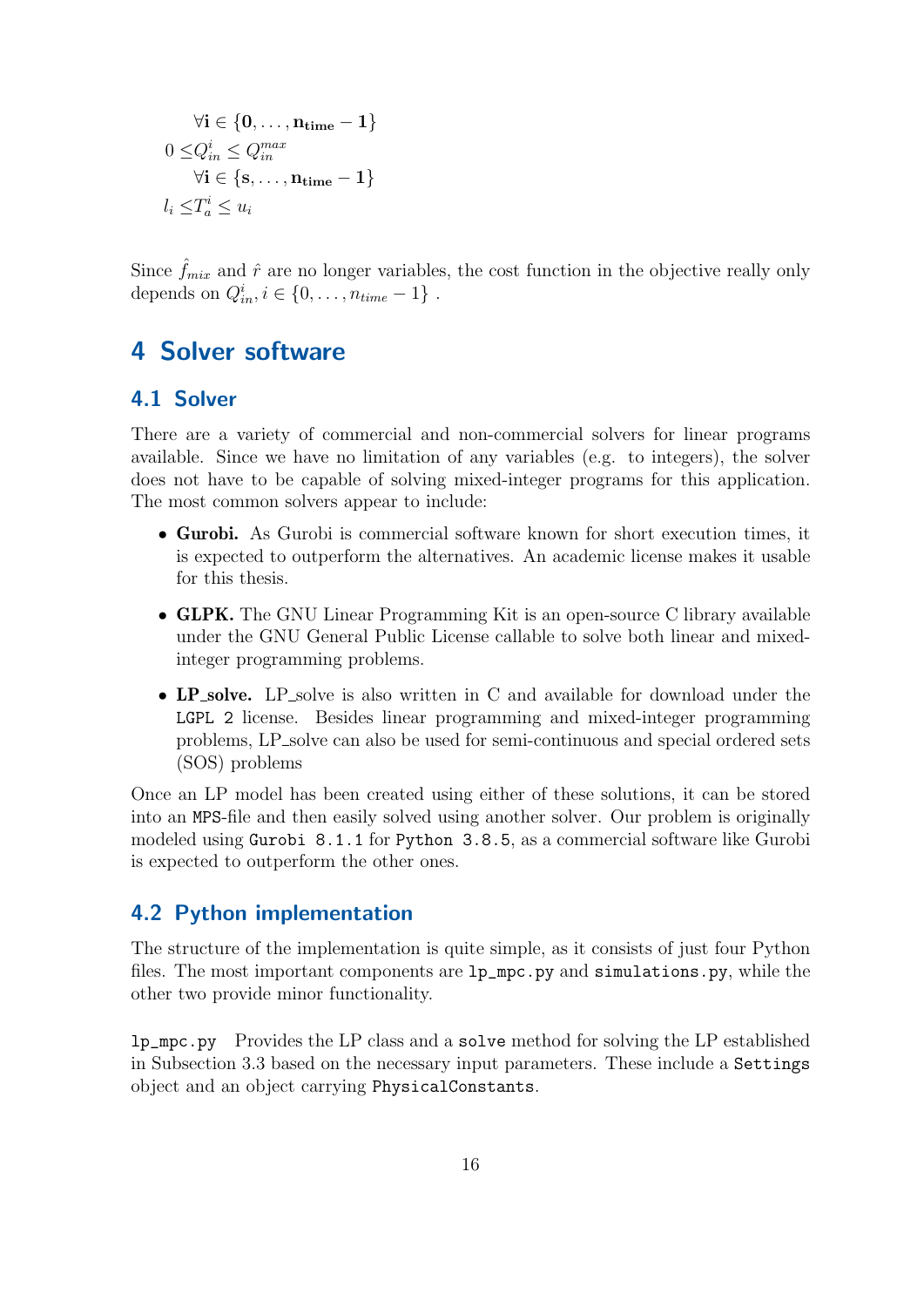simulations.py Executes the main code for simulating the behavior in an MPC setting. Begins by reading in static data for the settings and constants, as well as dynamic data for the lower/upper boundaries and temperature forecasts from CSV-files. The method run\_n\_lps solves an individual LP for each time-point  $i = 1, \ldots, n_{\text{max}}$  with a time-horizon of  $n_time$  datapoints. The results for each LP are then written into a new CSV file.

The packages used (e.g. pandas, numpy) are all part of the Anaconda Python distribution.

## <span id="page-19-0"></span>5 Case Study

In the following, simulations are conducted on real-world data to verify the effectiveness of our approach. The data has been provided by MeteoViva. The Jülich-based company works on smart data solutions for commercial real estate and is a leader in intelligent building management.

### <span id="page-19-1"></span>5.1 Data

The data of one test case is stored as a comma-separated values (CSV) file, where each row describes all the input values at one time-step. Time-steps are 15 minutes apart. For the purposes of this thesis, most of the given values (such as a forecast of the outdoor wind-speed, outdoor radiation) can be disregarded, because the model chosen in [2.1](#page-7-2) primarily considers outdoor temperature and humidity ratio as outside factors in its calculations of temperature changes. Additionally, upper and lower temperature limits for each point in time are given.

The graph in Figure [6](#page-20-1) allows us to gain a better understanding of the data provided, as it visualizes the relation between upper limit, lower limit and outdoor temperature. Note how the upper limit stays at a constant  $34°C$ , while the lower limit oscillates between 18 and 22◦C based on the night-day-cycle. Additionally, the course of the indoor temperature under a given HVAC optimization strategy is displayed in green. Note how it permanently stays above the higher lower limit,  $22^{\circ}C$ .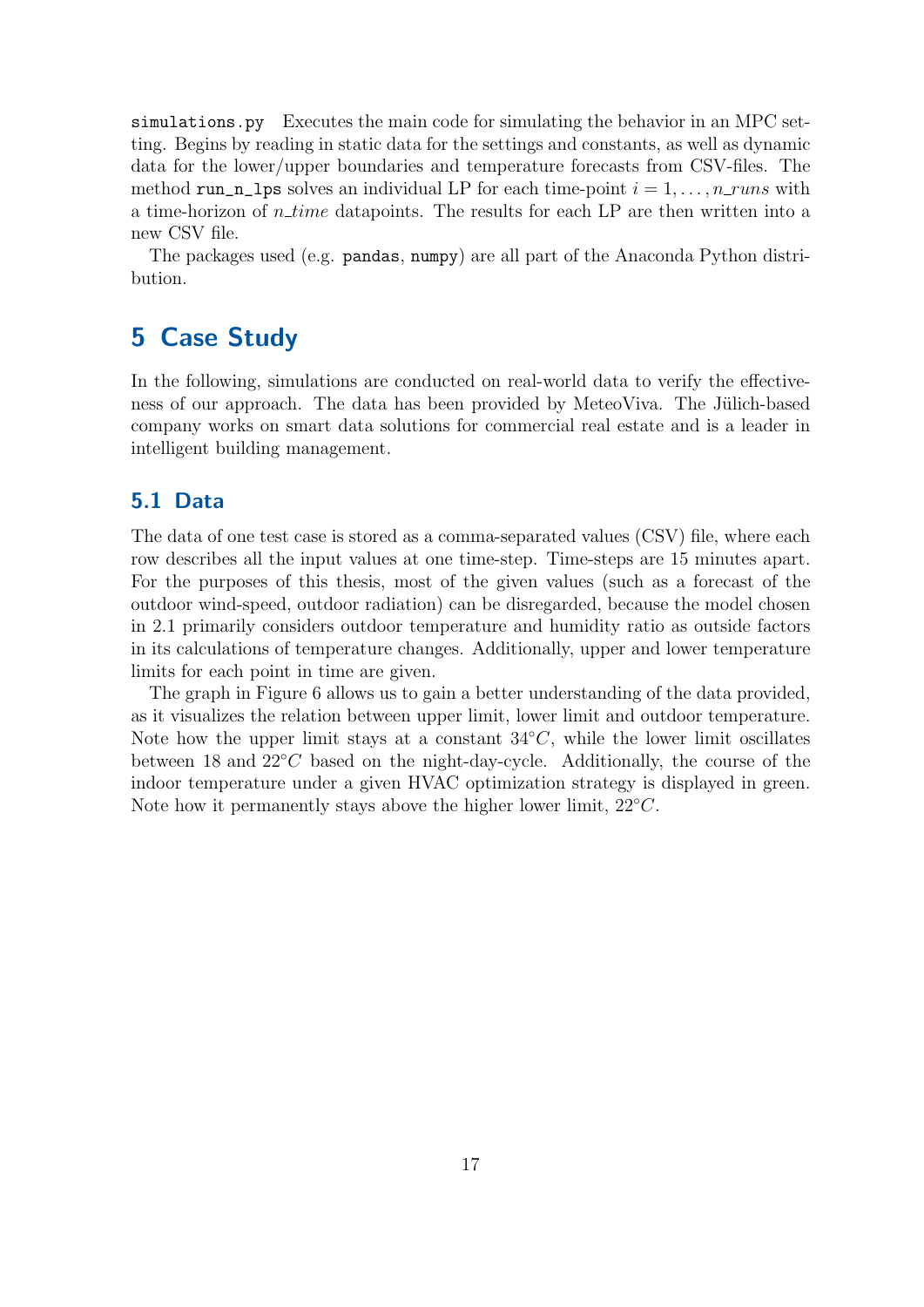<span id="page-20-1"></span>

Figure 6: Data visualization for 3 days in April. There is a duration of 15 minutes between two data points.

### <span id="page-20-0"></span>5.2 Simulation settings

There are a variety of very specific physical values used in the model [15](#page-11-0) that serve as the basis of our approach; however, the authors only explicitly state the values for some major simulation parameters [\[12\]](#page-30-9). Therefore, the missing constants had to be "filled in" through research and an attempt to recover values from the computed matrices that Liang and Du provide in the paper. For lack of suitable data, energy prices are assumed to be constant here.

Our simulation deals with the heating of a single zone, namely a room of dimensions 5 by 5 meters and a height of 3 meters. The constant values  $f_{\text{mix}}$  and r have been chosen to ensure an adequate amount of air-flow in the thermal space. Certain values like the enthalpy of water vapor, which is normally a function of temperature, have been assumed as constant in the given heating setting. The wall heat capacity of 1614688.91  $\frac{J}{\circ C}$  is the product of the specific heat capacity of the wall material and the wall's total mass. As for the heat exchanger, it has an effective volume of 1 cubic meter, a surface area of 1 square meter and a maximum operational temperature of 90 degrees Celsius. All important parameters are listed in Table [1](#page-21-0) below. Note that a few values (such as the natural and forced convective heat transfer coefficient) could not be separated based on the information given; however, they only appear in the computations in conjunction. The maximum HVAC capacity is 12 kWh.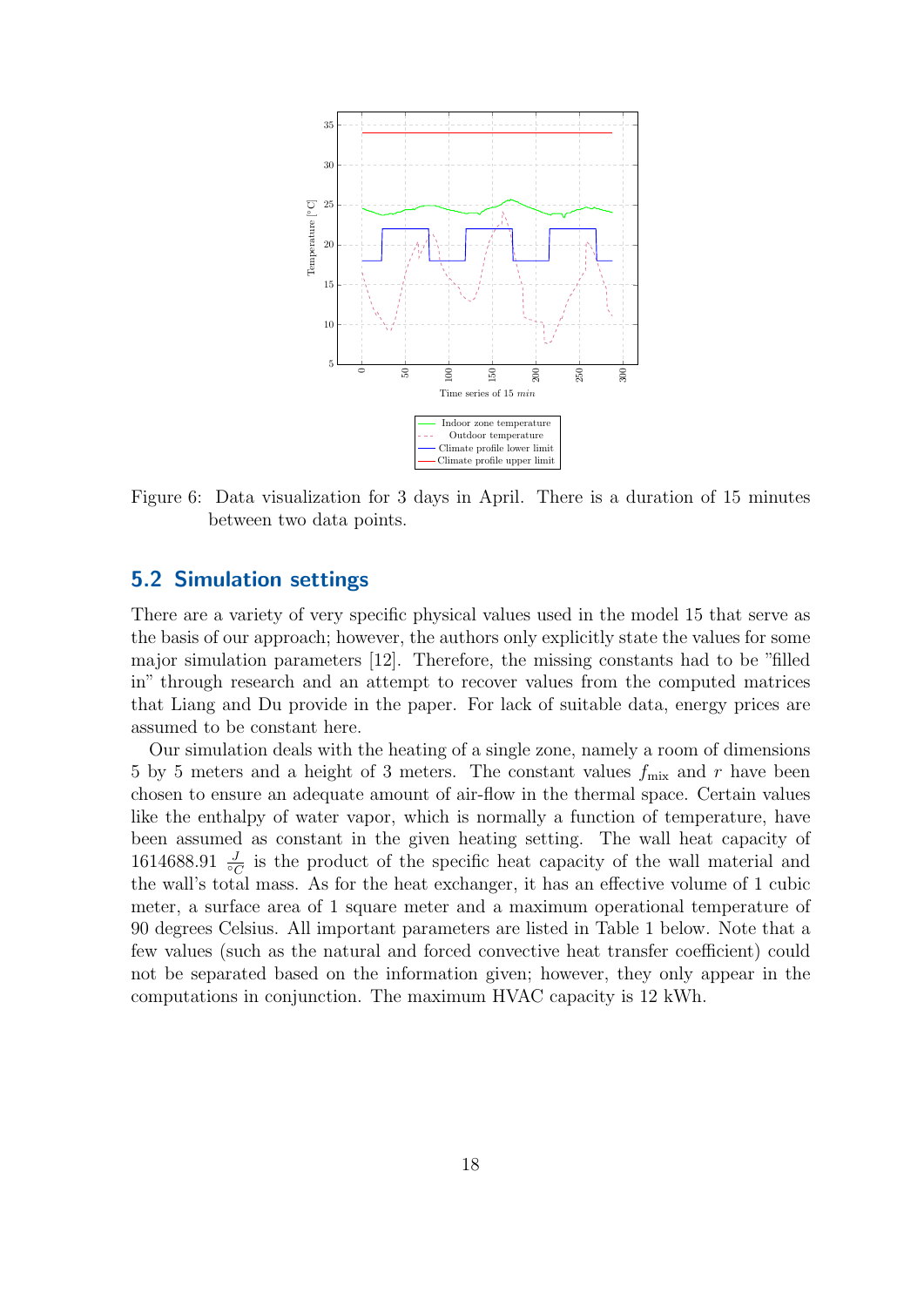<span id="page-21-0"></span>

| <b>Symbol</b>                                      | <b>Meaning</b>                                                           | Unit                                                                                                       | <b>Value</b>   |
|----------------------------------------------------|--------------------------------------------------------------------------|------------------------------------------------------------------------------------------------------------|----------------|
| $f_{\rm mix}$                                      | Mixed air volumetric flow-rate                                           | $\frac{m^3}{\frac{f_{\text{mix}}}{f_{\text{o}}}}$                                                          | 0.272          |
| $\mathcal{r}$                                      | System-to-fresh-air volumetric flow-rate ratio                           |                                                                                                            | $\overline{4}$ |
| $V_{\text{he}}$                                    | Effective heat exchanger volume                                          | m <sup>3</sup>                                                                                             | 1              |
| $V_{\rm a}$                                        | Volume of thermal space                                                  | m <sup>3</sup>                                                                                             | 75             |
| $\rho$                                             | Air density                                                              |                                                                                                            | 1.19592        |
| $C_{\rm p}$                                        | Constant pressure specific heat of air                                   | $\begin{array}{l} \frac{kg}{m^3} \\ \frac{J}{kg \cdot {^\circ}C} \\ \frac{J}{^\circ C} \\ m^2 \end{array}$ | 1000           |
| $C_{he}$                                           | Heat capacity of the heat exchanger                                      |                                                                                                            | 30000          |
| $A_{he}$                                           | Surface area of the heat exchanger                                       |                                                                                                            |                |
| $h_{he} \cdot V_{\text{air}}^{\prime \frac{2}{3}}$ | Heat exchanger transfer coefficient                                      | $\frac{W}{m^2 \cdot 2C}$                                                                                   | 408.6459       |
| $h_{\rm c}+h_{\rm v}V_{air}^{\frac{1}{3}}$         | Natural and forced convective heat transfer coefficient                  | $\frac{W}{m^2 \cdot 2C}$                                                                                   | 3.3625533      |
| $A_{\rm w}$                                        | Surface area of the walls, windows etc.                                  | $\overline{m}^2$                                                                                           | 110            |
| $C_{\rm w}$                                        | Heat capacity of the side walls                                          |                                                                                                            | 1624065.26     |
| $K_{\rm wv} \cdot H_{\rm fg}$                      | Enthalpy of water vapor multiplied by factor of $K_{wv} = \frac{W_a}{n}$ | $\frac{J}{\frac{\circ}{k}g}$                                                                               | 15165.44       |
| $Q_{\mathrm{load}}$                                | Indoor heat load                                                         | W                                                                                                          | 1600           |

Table 1: Simulation settings for the (pre-)computation of the state-space model

| $T_{s}$  |     |               |               |                 |                  |               |           |          |
|----------|-----|---------------|---------------|-----------------|------------------|---------------|-----------|----------|
| $T_a$    |     | $-0.6137$     | 0.2040        | 0.3417          | $\Omega$         | $-4.1274$     | 3.0955    | $T_{s}$  |
|          |     | 0.0036        | $-0.0077$     | $\Omega$        | 0.0041           | 0.0550        | $-0.0550$ | $T_a$    |
| $T_{he}$ |     | 0.0136        | $\bf{0}$      | $-0.0136$       | $\theta$         |               | $\bf{0}$  | $T_{he}$ |
| $T_w$    | $=$ | $\mathbf{0}$  | 2.2775e - 004 | $\bf{0}$        | $-5.4650e - 004$ | $\Omega$      |           | $T_{w}$  |
|          |     | $\theta$      |               | $\theta$        |                  | $-0.2720$     | 0.2040    | $P_{s}$  |
| $p_{s}$  |     | 0             |               |                 |                  | 0.0036        | $-0.0036$ | $P_a$    |
| $p_a$    |     |               |               |                 |                  |               |           |          |
|          |     | 0.0680        | 1.0318        | $\mathbf{0}$    |                  |               |           |          |
|          |     | $\mathbf{0}$  | $\bf{0}$      | $1.1149e - 005$ |                  |               |           |          |
|          | $+$ |               | $\Omega$      |                 | $T_{o}$<br>$+$   | 3.3333e - 005 |           |          |
|          |     | 3.1875e - 004 | $\Omega$      |                 | $P_{o}$          |               | $Q_{in}$  |          |
|          |     | $\Omega$      | 0.0680        | $\mathbf{0}$    | $Q_{load}$       |               |           |          |
|          |     |               |               |                 |                  |               |           |          |

Figure 7: Once all the values have been inserted into the model's equations, the statespace model in matrix form looks like this [\[12\]](#page-30-9).

When running the optimization LP, we generally initialize  $T_s$ ,  $T_a$ ,  $T_{he}$ ,  $T_w$  to the outdoor temperature at that given time. However, our data does not include values for any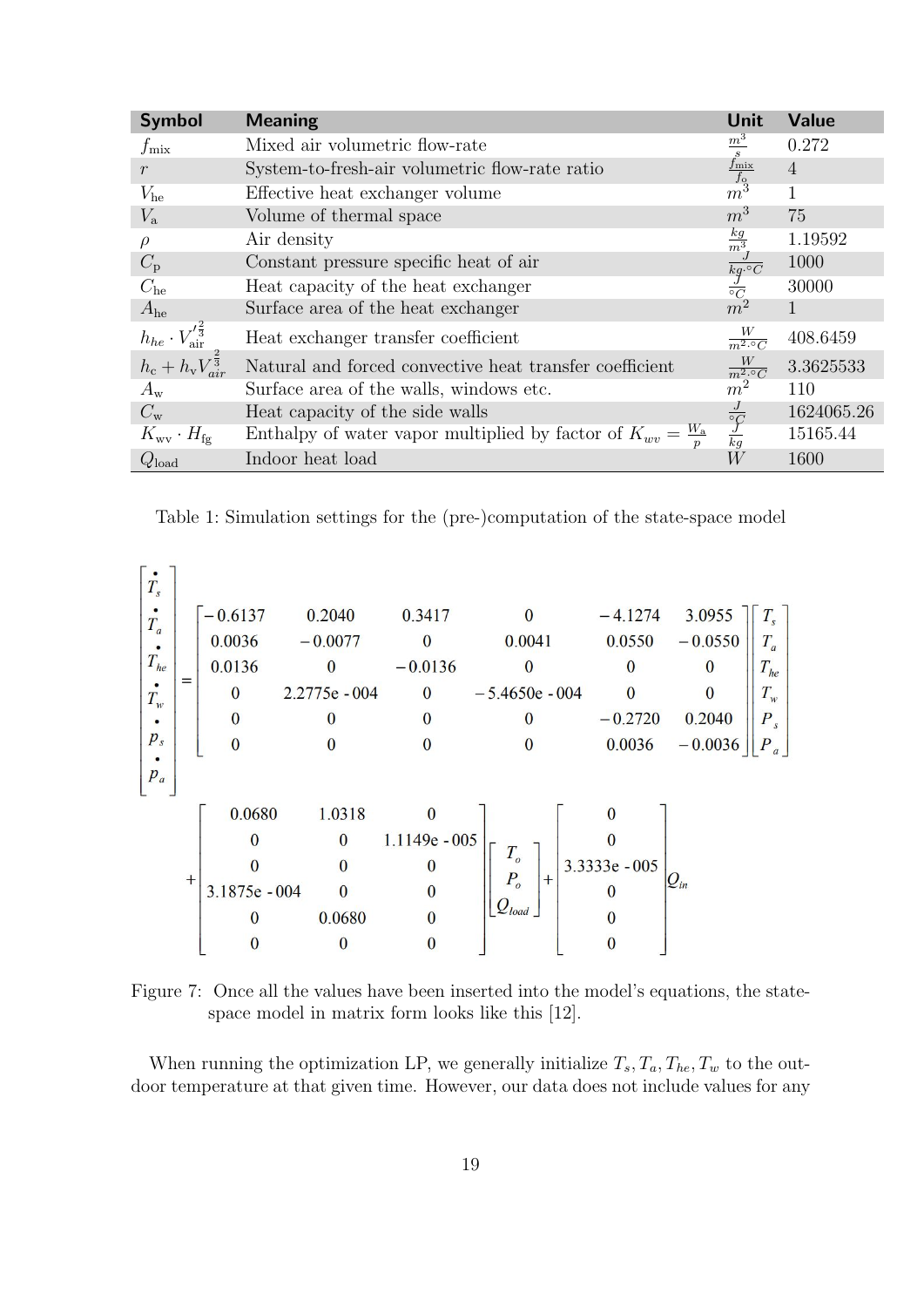water vapor pressure, which are necessary for both the initialization of  $P_s$ ,  $P_a$  and the consideration of outdoor humidity by means of  $P<sub>o</sub>$  (the water vapor pressure outside). Knowing that the simulation in Du and Liang's paper appears to start at  $6°C$  and the initial thermal space humidity and supply air humidity are given as roughly 56% and 43%, we can calculate the respective amounts of water vapor pressure assumed.

The Arden Buck equation [\[5\]](#page-29-10) for positive temperatures can be applied to calculate the saturation vapor pressure of moist air at the initial temperature.

$$
P(t) = 611, 21 \cdot exp((18.678 - t/234.5) \cdot (t/(257.14 + t)))
$$

For a temperature of  $t = 6\degree C$ , the formula returns a saturation pressure of 935.2 Pascal. Therefore, we will initialize  $P_a^0$  as  $0.56 \cdot 935.2 = 523.71$  and  $P_s^0$  as  $0.43 \cdot 935.2 = 402.14$ . When it comes to the outdoor vapor pressure  $P_o$ , the original settings of  $4 - 12°C$ and relative humidity of 45 to 65 percent mean that 520 Pascal can be considered a suitable value.

### <span id="page-22-0"></span>5.3 Testing

**Frequency of model evaluations (controlled by s)** In a first set of tests, the goal was to establish a suitable value for s, meaning the number of discrete evaluation points of the thermal model within each period of 15 minutes. Since s is directly proportional to the number of linear variables that have to be solved, trying to follow the model's continuous progress too closely may easily make the runtime impractically large.

The following diagrams show a comparison of the time needed to find an optimal solution by Gurobi against the total energy spent in that solution. A time horizon of 96 points, i.e. 24 hours, was considered. As can be seen in Figure [8,](#page-23-0) the performance of a solution does not seem to be affected by s, as rounding the results to 2 digits leads to the same energy consumption. A number of executions using different conditions have confirmed this result.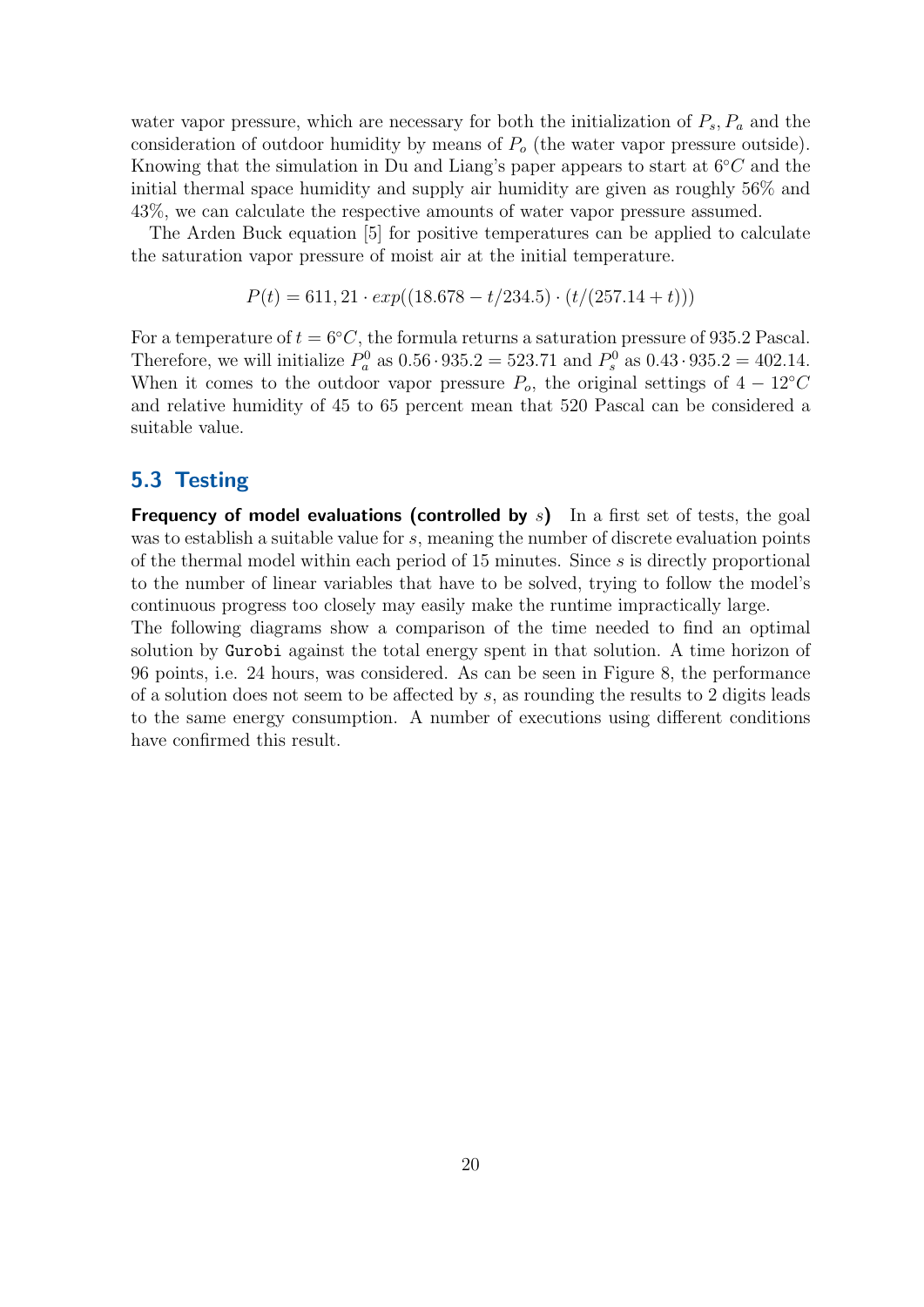<span id="page-23-0"></span>

Figure 8: Comparison of results using different values of s and a time horizon of  $n_{time} =$ 96, i.e. 24 hours

Clearly, s is exponentially related to the solution time. While the runtimes may be acceptable for higher values of s with a time horizon of 24 hours, further tests have shown that this growth becomes even more drastic when considering a time horizon of 48 hours. Therefore, s was set to 300 from this point on, as s had been shown to not affect the quality of the solution significantly.

For values below 290 (e.g. 280), which correspond to timeslots of 3.1 seconds or more, the LP was usually unable to find valid solutions. This is an interesting finding, as the invariance of the total heat input in all optimal solutions could have led one to believe that even smaller values for s would be "accurate enough" to depict the changes of the system. Unfortunately, the run for  $s = 290$  did not hint towards any obvious conditions for an LP to be infeasible. The results for  $s = 290$  can be seen in Figure [9.](#page-24-0)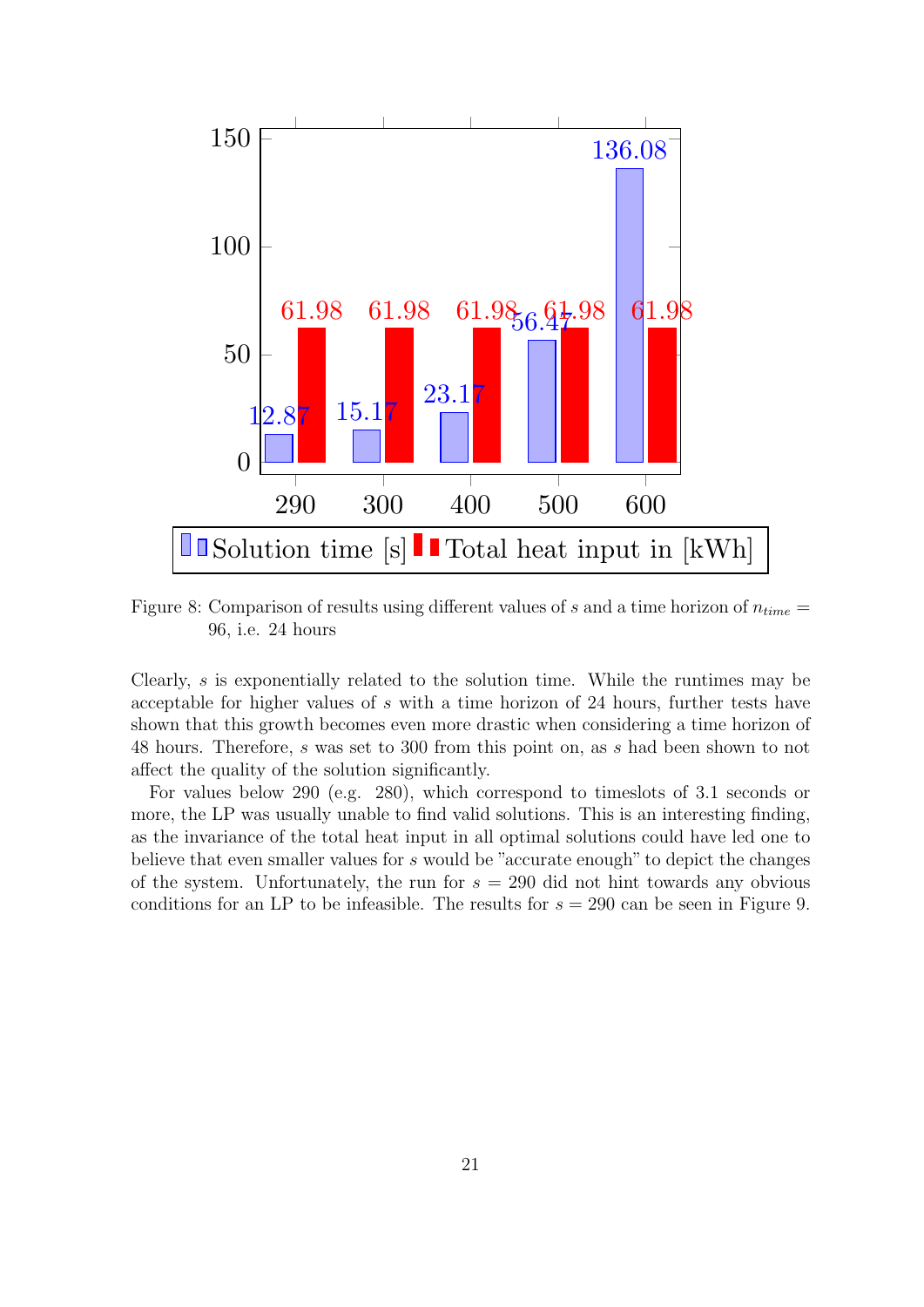<span id="page-24-0"></span>

Figure 9: Heating response for  $s = 290$ , time horizon of 24 hours; Data from January 2, 2019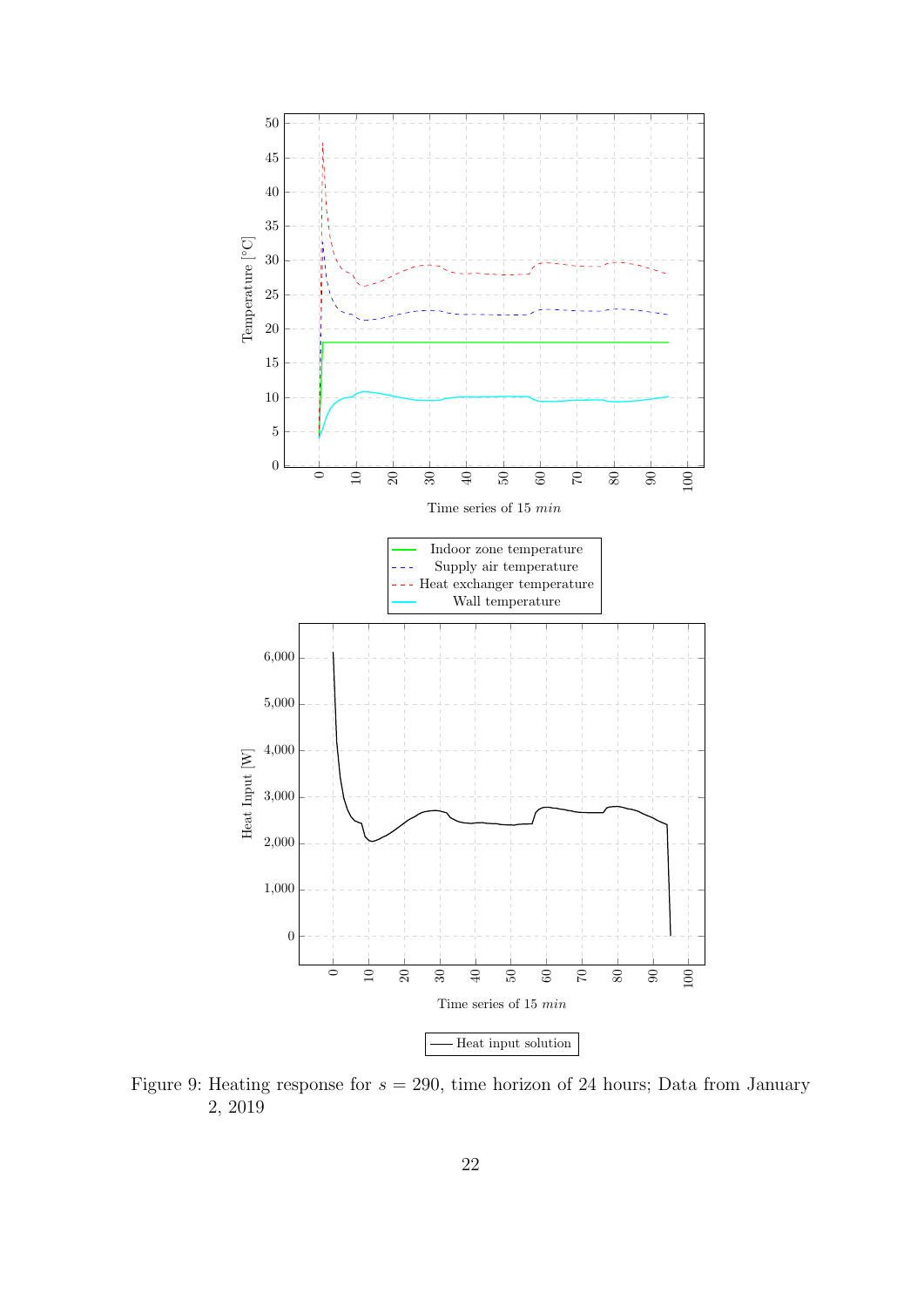**Time horizon settings** One of the main goals of this approach at controlling heating intelligently was to make use of knowledge about the future; namely, the future outdoor temperature and indoor temperature boundaries. Coupled with a thermodynamic model, one idea was that the heating system could possibly save energy by heating more than necessary to reach the lower temperature boundary, and then stop heating to let the energy stored in walls and heat exchanger fuel the indoor temperature for some time. In practice, future data and the ability to plan more "long-term" turned out to not play a significant role.

In a number of tests, the influence of the window size  $n_{time}$  on the total heat input over a period of time has been investigated. For this purpose, our model is running in "MPC-mode": after solving the LP with a window size of  $n_{time}$ , the resulting system variables (temperatures and vapor pressures) after the first heating period of 15 minutes are stored. For the computation of the next LP, the stored temperatures and vapor pressures are used as initial values. This leads to a simulation of our model's behavior in a real application, if we assume the thermodynamic model as perfectly predicting the resulting system state.

| Time horizon considered | Total energy |
|-------------------------|--------------|
| 2                       | 55786.72     |
|                         | 55777.33     |
|                         | 55776.37     |
| x                       | 55776.05     |
| 10                      | 55776.05     |
| 20                      | 55776.04     |
|                         | 55776.04     |

Figure 10: Results in MPC mode over a time-span of 12 hours. Increasing the time horizon led to almost no improvement in total energy spent.

The smallest possible window size is 2, which means future data is only available for one time-step. This essentially makes the system greedily decide the bare minimum it has to currently heat in order to meet the temperature requirements 15 minutes later. In contrast to that, a larger window size like 48 should enable the system to make more strategic decisions. For window sizes ranging from 2 to 48, a series of 48 consecutive linear programs was solved (simulating half a day of system behavior). The system performance for a window size of 2 and 48 and their can be seen in Figure [11.](#page-26-0) Executions with a higher time horizon had only minimally better performance, especially when putting the savings in relation to the absolute energy usage. Evidently, even when able to plan the heating process for a longer period in advance, the optimal solution was always to heat as little as currently possible. This leads to a smooth heating process at somewhat lower input, as opposed to heating at full power for a bit and then turning heating off. Testing under different circumstances (lower/higher outside temperatures, lower temperature limit changing) changed nothing about the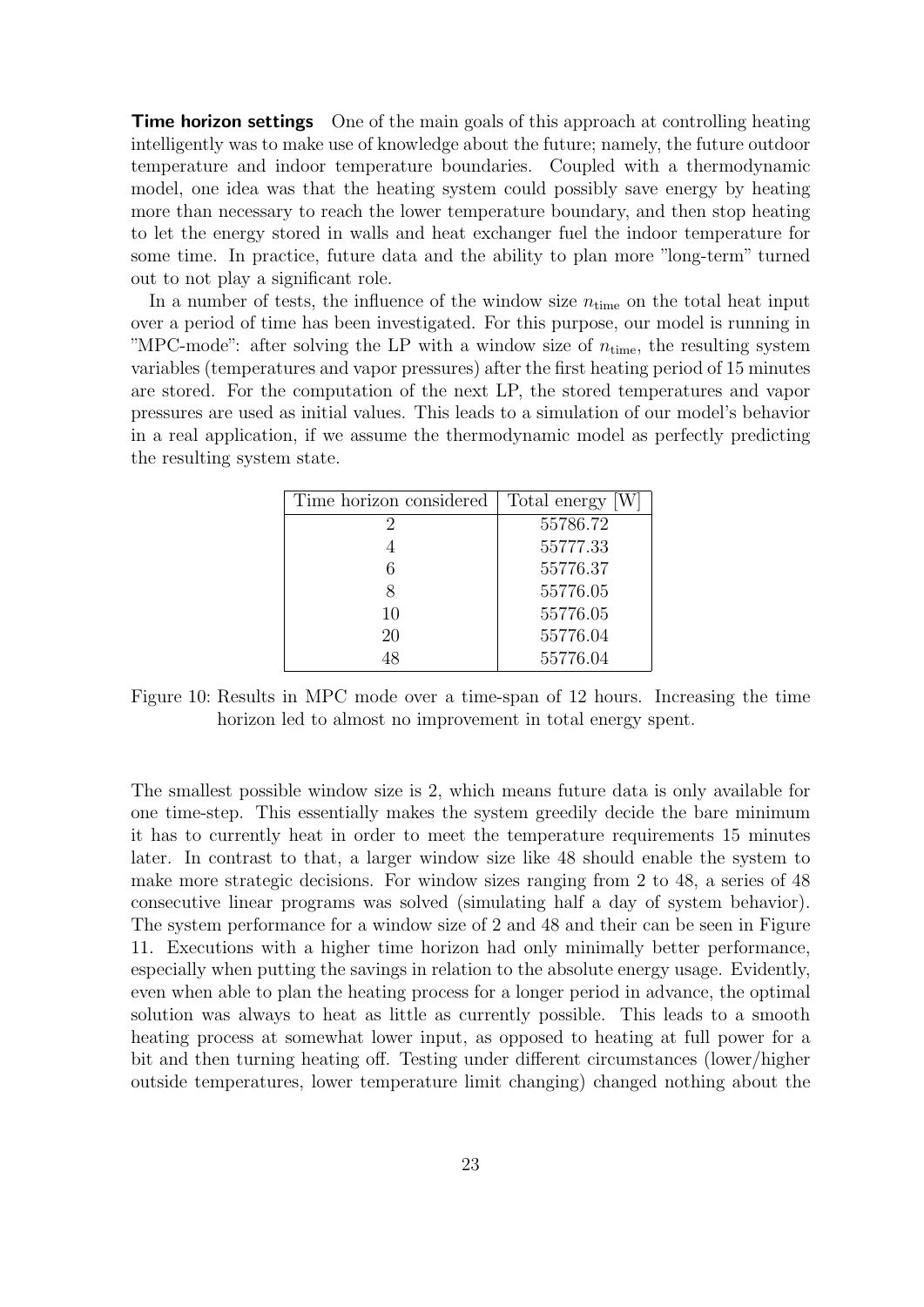outcome.

<span id="page-26-0"></span>

Figure 11: Comparison between heating solutions for time horizon 2 (left) and 48 (right) over a course of 12 hours. Differences are practically unnoticeable.



Figure 12: Shared heating response for window sizes 2 and 48.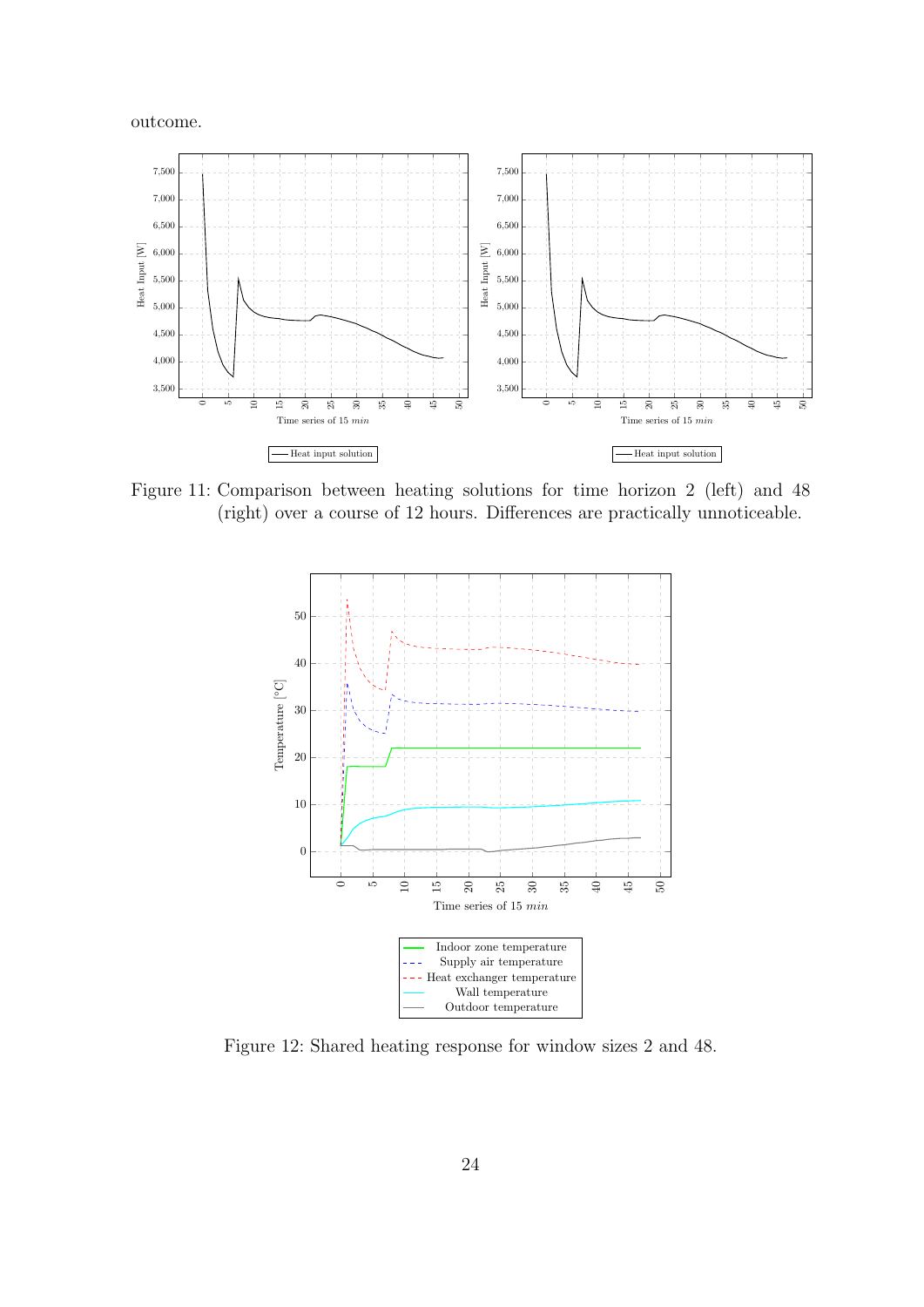**Other observations** Especially during the initial testing phase, the importance of the vapor pressure values quickly became apparent. Notably the values for  $P<sub>o</sub>$ , which we assumed as a constant of 520 Pascal, had a large impact on the behavior of the system. When tested with a fixed heat input of 0, changing  $P<sub>o</sub>$  slightly could easily result in unrealistically quick drops in temperature (below the outside temperature). Overall, the importance of vapor pressure values in the thermodynamic zone model may be considered a point of criticism, as these unrealistic cases suggest that the treatment of these pressure values may have fallen victim to oversimplification.

<span id="page-27-1"></span>

Figure 13: Total energy consumption in a 3-hour-window based on choice of constant outdoor vapor pressure  $P<sub>o</sub>$ .

Figure [13](#page-27-1) shows the total energy consumption for heating under different values for the outdoor vapor pressure  $P<sub>o</sub>$ . Despite only considering a horizon of 12 points (3 hours) and keeping everything else fixed, an enormous change in energy efficiency can be seen with rising  $P<sub>o</sub>$ , with consumption dropping from 14634.54 to 7873.82 watt-hours. All values for  $P<sub>o</sub>$  below 514 and above 540 Pascal created a control problem that was unsolvable.

Generally, the energy used for heating turned out high in comparison to average heating consumption in buildings. Part of the reason for this outcome probably lies in the simulation design: Since the simulation deals with a single room that is only separated from the outside world through one layer of walls, the thermal space is more susceptible to being influenced by cold weather than an average room in a building.

## <span id="page-27-0"></span>6 Conclusion and Future Work

All in all, the "predictive" power of this approach turned out to be somewhat limited, as the considered time horizon has been shown to have nearly no impact on the chosen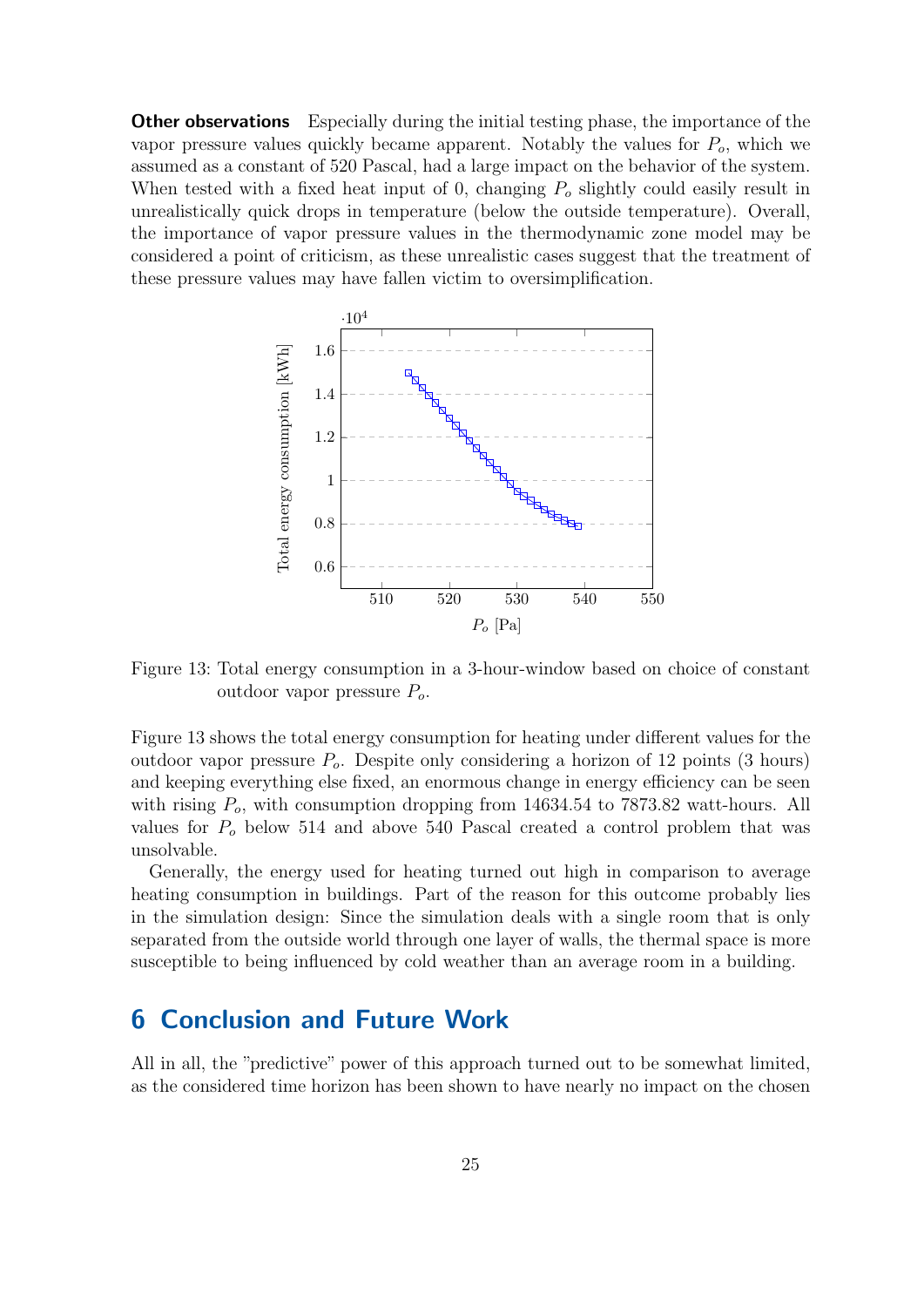HVAC settings. Still, our model enables a user to enter precise temperature requirements for exact points in time that will automatically be satisfied under real-time consideration of outdoor temperature and the current indoor state. In general, the approach of computing derivatives at a set number of points and thus approximating the actual system progression is a very interesting idea to me. I was particularly surprised by the fact that dropping s as low as 300 (i.e. 3 seconds per time-step) did not appear to cause any major loss of precision.

Whilst the simulations in this thesis were limited to one thermodynamic zone, it can potentially be adapted for entire large-scale buildings, where  $T<sub>o</sub>$  instead refers to the temperature in neighboring rooms. Implementing this would certainly require some more considerations than dealt with in this thesis, but based on the rather simple design of the state-space model, it appears well-scalable.

In the future, it would make sense to feed the heating configurations acquired by means of linear programming into a more accurate (but usually slower) simulation system, in order to verify the effectiveness of the chosen heat inputs. Since building dynamics are often described as complex and highly non-linear, it is compelling to see how well a simple control system operating through linear computations can really fare. As for now, no such simulation software was easily obtainable. Perhaps, adapting a model of a heating system more commonly found in Germany would have even made that possible within the scope of this thesis. In the scope of a bigger project, a building performance simulation tool such as TEASER [\[17\]](#page-30-5) would probably allow me to test exactly this behavior.

Nonetheless, if the already very detailed outside data-set were accompanied by at least relative humidity ratio, which is usually publicly available in real-time, it would give a lot more credibility to the results of our computations.

The fact that researchers such as Ostadijafari et al. [\[15\]](#page-30-4) tackled the very same problem of creating a linear model-predictive controller for HVAC just last year (2019), shows that there is still a lot of on-going work and opportunity in this particular research field. In future works, their more sophisticated approach of applying feedback linearization techniques to deal with nonlinear thermal building dynamics could be further pursued, as it has shown promising results.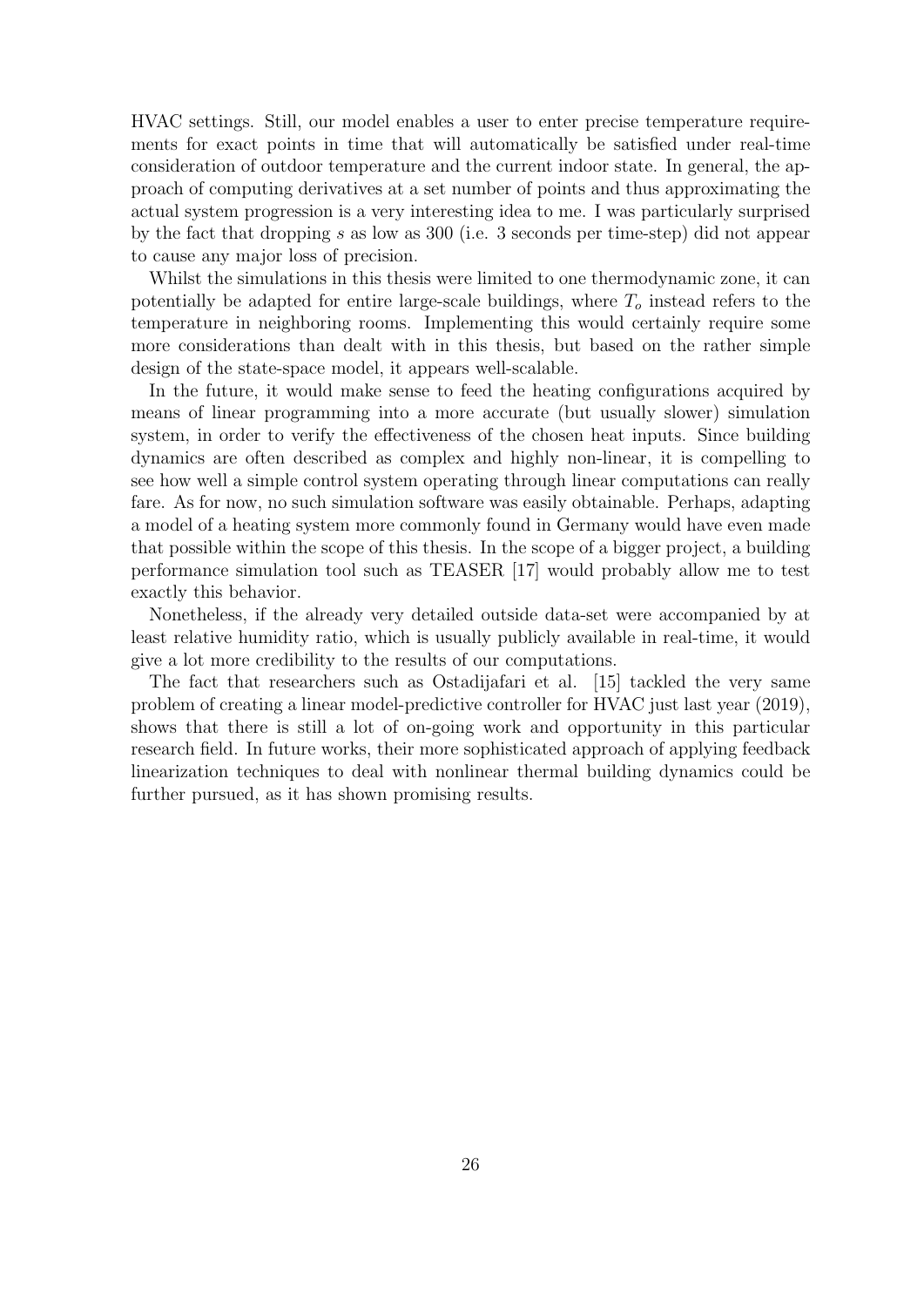## <span id="page-29-0"></span>**References**

- <span id="page-29-3"></span>[1] Abdul Afram and Farrokh Janabi-Sharifi. Review of modeling methods for hvac systems. Applied Thermal Engineering, 67(1-2):507–519, 2014. ISSN 1359-4311. doi: 10.1016/j.applthermaleng.2014.03.055.
- <span id="page-29-7"></span>[2] Alex Beltran and Alberto E. Cerpa. Optimal hvac building control with occupancy prediction. In Proceedings of the 1st ACM Conference on Embedded Systems for Energy-Efficient Buildings, BuildSys '14, page 168–171, New York, NY, USA, 2014. Association for Computing Machinery. ISBN 9781450331449. doi: 10.1145/ 2674061.2674072. URL <https://doi.org/10.1145/2674061.2674072>.
- <span id="page-29-2"></span>[3] Gianni Bianchini, Marco Casini, Daniele Pepe, Antonio Vicino, and Giovanni Gino Zanvettor. An integrated model predictive control approach for optimal HVAC and energy storage operation in large-scale buildings. APPLIED ENERGY, 240: 327–340, APR 15 2019. ISSN 0306-2619. doi: {10.1016/j.apenergy.2019.01.187}.
- <span id="page-29-8"></span>[4] Karl Heinz Borgwardt. The simplex method. A probabilistic analysis, volume 1. Springer, Berlin, 1987.
- <span id="page-29-10"></span>[5] Arden L. Buck. New Equations for Computing Vapor Pressure and Enhancement Factor. Journal of Applied Meteorology, 20(12):1527–1532, December 1981. doi: 10.1175/1520-0450(1981)020<1527:NEFCVP>2.0.CO;2.
- <span id="page-29-5"></span>[6] K. Deng, P. Barooah, P. G. Mehta, and S. P. Meyn. Building thermal model reduction via aggregation of states. In Proceedings of the 2010 American Control Conference, pages 5118–5123, 2010.
- <span id="page-29-1"></span>[7] UN Environment and International Energy Agency. Towards a zero-emission, efficient, and resilient buildings and construction sector. global status report 2017. Technical report, 2017.
- <span id="page-29-4"></span>[8] Hao Huang, Lei Chen, and Eric Hu. A new model predictive control scheme for energy and cost savings in commercial buildings: An airport terminal building case study. Building and Environment, 89:203 – 216, 2015. ISSN 0360- 1323. doi: https://doi.org/10.1016/j.buildenv.2015.01.037. URL [http://www.](http://www.sciencedirect.com/science/article/pii/S0360132315000530) [sciencedirect.com/science/article/pii/S0360132315000530](http://www.sciencedirect.com/science/article/pii/S0360132315000530).
- <span id="page-29-9"></span>[9] Tibor Ill´es and Tam´as Terlaky. Pivot versus interior point methods: Pros and cons. European Journal of Operational Research, 140(2):170–190, 2002. ISSN 0377-2217. doi: 10.1016/s0377-2217(02)00061-9.
- <span id="page-29-6"></span>[10] Ciprian Lapusan, Radu Balan, Olimpiu Hancu, and Alin Plesa. Development of a multi-room building thermodynamic model using simscape library. Energy Procedia, 85:320 – 328, 2016. ISSN 1876-6102. doi: https://doi.org/10.1016/j. egypro.2015.12.258. URL [http://www.sciencedirect.com/science/article/](http://www.sciencedirect.com/science/article/pii/S1876610215029239) [pii/S1876610215029239](http://www.sciencedirect.com/science/article/pii/S1876610215029239). EENVIRO-YRC 2015 - Bucharest.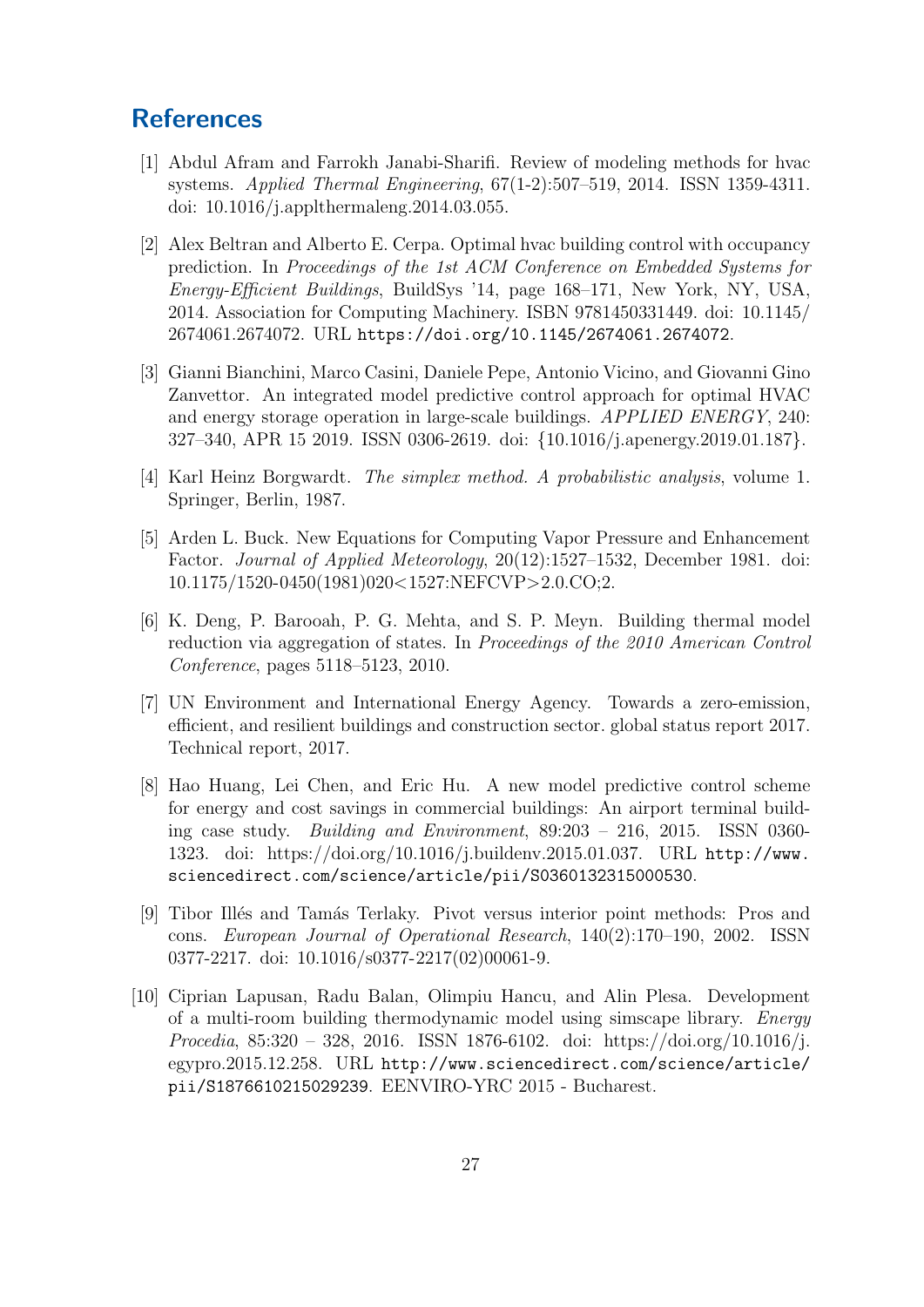- <span id="page-30-1"></span>[11] Lasath Lecamwasam, John Wilson, and David Chokolich. Guide to best practice maintenance  $\mathcal C$  operation of HVAC systems for energy efficiency / this document is written by Lasath Lecamwasam, John Wilson and David Chokolich. Department of Climate Change and Energy Efficiency [Canberra]. ISBN 9781922003157.
- <span id="page-30-9"></span>[12] Jian Liang and Ruxu Du. Thermal comfort control based on neural network for HVAC application. doi: 10.1109/cca.2005.1507230.
- <span id="page-30-6"></span>[13] Yudong Ma, F. Borrelli, B. Hencey, B. Coffey, S. Bengea, and P. Haves. Model predictive control for the operation of building cooling systems. IEEE Transactions on Control Systems Technology, 20(3):796–803, 2012. ISSN 1063-6536. doi: 10.1109/tcst.2011.2124461.
- <span id="page-30-0"></span>[14] United Nations Department of Economic and Social Affairs. World Urbanization Prospects 2018: Highlights. 2019. doi: https://doi.org/https:// doi.org/10.18356/6255ead2-en. URL [https://www.un-ilibrary.org/content/](https://www.un-ilibrary.org/content/publication/6255ead2-en) [publication/6255ead2-en](https://www.un-ilibrary.org/content/publication/6255ead2-en).
- <span id="page-30-4"></span>[15] M. Ostadijafari and A. Dubey. Linear model-predictive controller (lmpc) for building's heating ventilation and air conditioning (hvac) system. In 2019 IEEE Conference on Control Technology and Applications (CCTA), pages 617–623, 2019.
- <span id="page-30-8"></span>[16] Alessandra Parisio, Damiano Varagnolo, Daniel Risberg, Giorgio Pattarello, Marco Molinari, and Karl Johansson. Randomized model predictive control for hvac systems. pages 1–8, 11 2013. doi: 10.1145/2528282.2528299.
- <span id="page-30-5"></span>[17] Peter Remmen, Moritz Lauster, Michael Mans, Marcus Fuchs, Tanja Osterhage, and Dirk Müller. Teaser: an open tool for urban energy modelling of building stocks. Journal of Building Performance Simulation, 11(1):84–98, 2018. doi: 10. 1080/19401493.2017.1283539. URL [https://doi.org/10.1080/19401493.2017.](https://doi.org/10.1080/19401493.2017.1283539) [1283539](https://doi.org/10.1080/19401493.2017.1283539).
- <span id="page-30-7"></span>[18] Hongsen Shi, Jia Liu, and Qian Chen. Hvac precooling optimization for green buildings: An rc-network approach. In Proceedings of the Ninth International Conference on Future Energy Systems, e-Energy '18, page 249–260, New York, NY, USA, 2018. Association for Computing Machinery. ISBN 9781450357678. doi: 10.1145/3208903.3208920. URL <https://doi.org/10.1145/3208903.3208920>.
- <span id="page-30-3"></span>[19] Anders Thavlov and Henrik W. Bindner. Thermal models for intelligent heating of buildings. 2012.
- <span id="page-30-2"></span>[20] Tianshu Wei, Yanzhi Wang, and Qi Zhu. Deep Reinforcement Learning for Building HVAC Control. 2017. doi: 10.1145/3061639.3062224.
- <span id="page-30-10"></span>[21] K. Yaneva. Optimized control for climate in buildings using artificial intelligence. Bachelor's thesis, RWTH Aachen University, 2019.